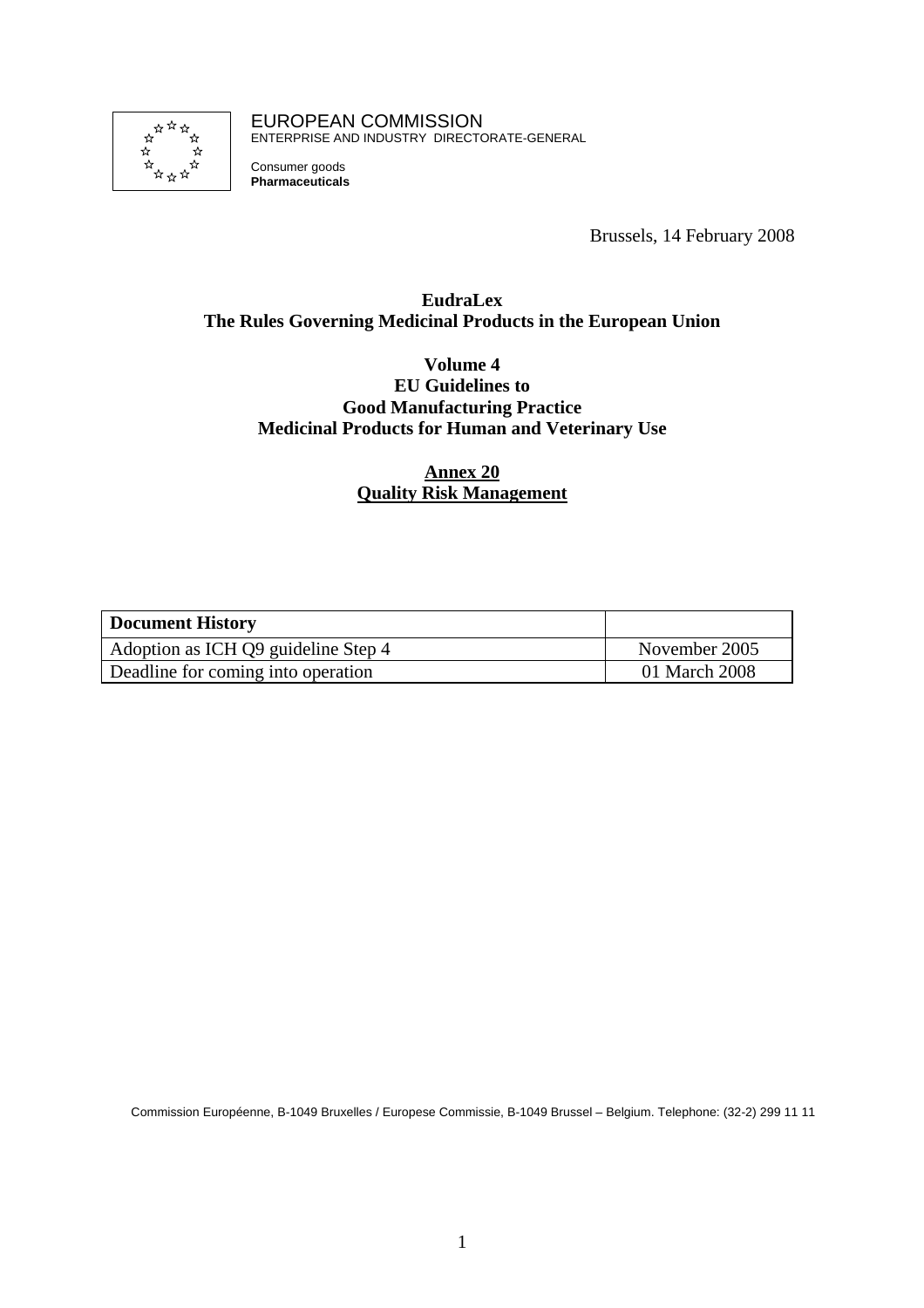# **Table of Contents**

| 1                       |                                                                              |  |
|-------------------------|------------------------------------------------------------------------------|--|
| $\overline{2}$          |                                                                              |  |
| 3                       |                                                                              |  |
| $\overline{\mathbf{4}}$ |                                                                              |  |
| 4.1                     |                                                                              |  |
| 4.2                     |                                                                              |  |
| 4.3                     |                                                                              |  |
| 4.4                     |                                                                              |  |
| 4.5                     |                                                                              |  |
| 4.6                     |                                                                              |  |
| 5                       |                                                                              |  |
| 6                       | <b>Integration of Quality Risk Management into Industry and Operations10</b> |  |
| 7                       |                                                                              |  |
| 8                       |                                                                              |  |
|                         |                                                                              |  |
| I.1                     |                                                                              |  |
| I.2                     |                                                                              |  |
| I.3                     | Failure Mode, Effects and Criticality Analysis (FMECA)  15                   |  |
| I.4                     |                                                                              |  |
| I.5                     | Hazard Analysis and Critical Control Points (HACCP)  15                      |  |
| I.6                     |                                                                              |  |
| I.7                     |                                                                              |  |
| I.8                     |                                                                              |  |
| I.9                     |                                                                              |  |
|                         | Annex II: Potential Applications for Quality Risk Management 19              |  |
| II.1                    | Quality Risk Management as Part of Integrated Quality Management  19         |  |
| II.2                    |                                                                              |  |
| II.3                    |                                                                              |  |
| II.4                    | Quality Risk Management for Facilities, Equipment and Utilities  22          |  |
| II.5                    |                                                                              |  |
| II.6                    |                                                                              |  |
| II.7                    | Quality Risk Management as Part of Laboratory Control and Stability          |  |
| II.8                    | Quality Risk Management as Part of Packaging and Labelling 24                |  |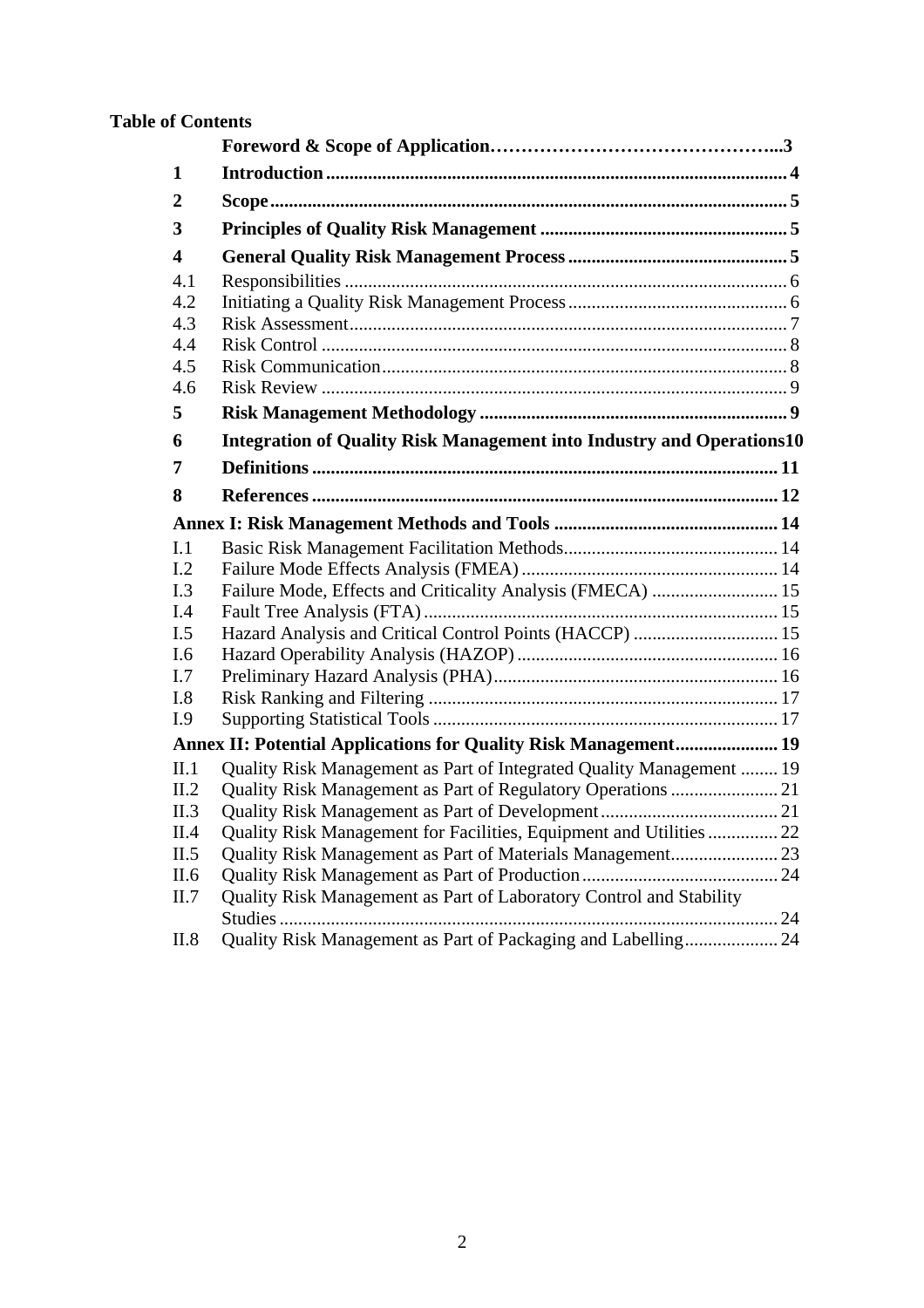## **Foreword and Scope of Application**

The new GMP Annex 20 corresponds to ICH Q9 guideline on Quality Risk Management. It provides guidance on a systematic approach to quality risk management facilitating compliance with GMP and other quality requirements. It includes principles to be used and options for processes, methods and tools which may be used when applying a formal quality risk management approach.

To ensure coherence, GMP Part I, Chapter 1 on Quality Management, has been revised to include aspects of quality risk management within the quality system framework. A similar revision is planned for Part II of the Guide. Other sections of the GMP guide may be adjusted to include aspects of quality risk management in future broader revisions of those sections.

With the revision of the chapters on quality management in GMP Parts I and II quality risk management becomes an integral part of a manufacturer's quality system. Annex 20 itself is not intended, however, to create any new regulatory expectations; it provides an inventory of internationally acknowledged risk management methods and tools together with a list of potential applications at the discretion of manufacturers.

It is understood that the ICH Q9 guideline was primarily developed for quality risk management of medicinal products for human use. With the implementation in Annex 20 benefits of the guideline, such as processes, methods and tools for quality risk management are also made available to the veterinary sector.

While the GMP guide is primarily addressed to manufacturers, the ICH Q9 guideline, has relevance for other quality guidelines and includes specific sections for regulatory agencies. However, for reasons of coherence and completeness, the ICH Q9 guideline has been transferred completely into GMP Annex 20.

Further consideration of regulatory aspects, such as with the revision of the "Compilation of Community Procedures on Inspections and Exchange of Information" and in some quality guidelines, as published by the EMEA, will follow in a step-by-step approach.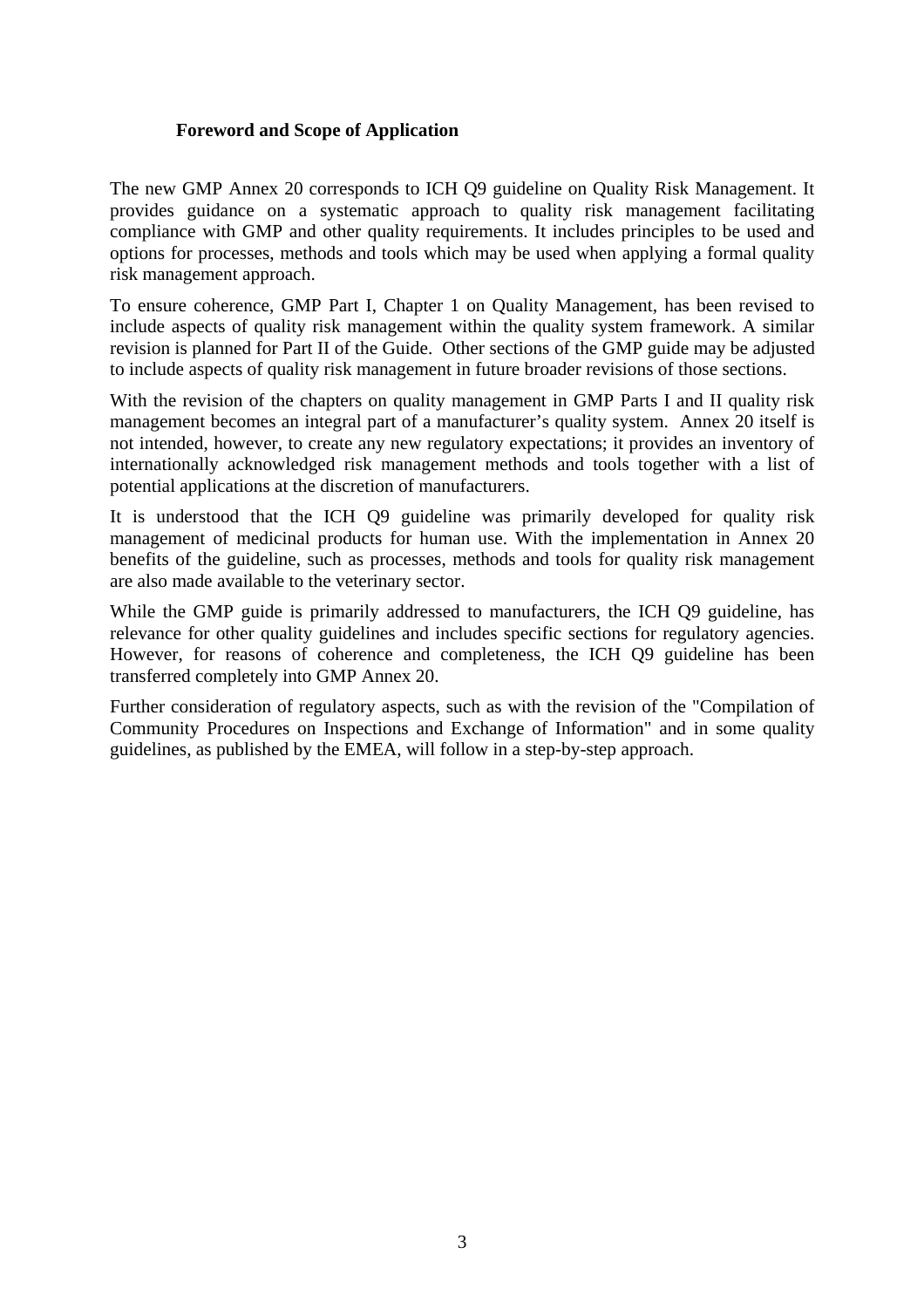## <span id="page-3-0"></span>**1 Introduction**

*Risk management* principles are effectively utilized in many areas of business and government including finance, insurance, occupational safety, public health, pharmacovigilance, and by agencies regulating these industries. Although there are some examples of the use of *quality risk management* in the pharmaceutical industry today, they are limited and do not represent the full contributions that risk management has to offer. In addition, the importance of *quality systems* has been recognized in the pharmaceutical industry and it is becoming evident that quality risk management is a valuable component of an effective quality system.

It is commonly understood that *risk* is defined as the combination of the probability of occurrence of *harm* and the *severity* of that harm. However, achieving a shared understanding of the application of risk management among diverse *stakeholders* is difficult because each stakeholder might perceive different potential harms, place a different probability on each harm occurring and attribute different severities to each harm. In relation to pharmaceuticals, although there are a variety of stakeholders, including patients and medical practitioners as well as government and industry, the protection of the patient by managing the risk to quality should be considered of prime importance.

The manufacturing and use of a drug (medicinal) product, including its components, necessarily entail some degree of risk. The risk to its quality is just one component of the overall risk. It is important to understand that product *quality* should be maintained throughout the *product lifecycle* such that the attributes that are important to the quality of the drug (medicinal) product remain consistent with those used in the clinical studies. An effective quality risk management approach can further ensure the high quality of the drug (medicinal) product to the patient by providing a proactive means to identify and control potential quality issues during development and manufacturing. Additionally, use of quality risk management can improve the decision making if a quality problem arises. Effective quality risk management can facilitate better and more informed decisions, can provide regulators with greater assurance of a company's ability to deal with potential risks and can beneficially affect the extent and level of direct regulatory oversight.

The purpose of this document is to offer a systematic approach to quality risk management. It serves as a foundation or resource document that is independent of, yet supports, other ICH Quality documents and complements existing quality practices, requirements, standards, and guidelines within the pharmaceutical industry and regulatory environment. It specifically provides guidance on the principles and some of the tools of quality risk management that can enable more effective and consistent risk based decisions, both by regulators and industry, regarding the quality of drug substances and drug (medicinal) products across the product lifecycle. It is not intended to create any new expectations beyond the current regulatory requirements.

It is neither always appropriate nor always necessary to use a formal risk management process (using recognized tools and/ or internal procedures e.g. standard operating procedures). The use of informal risk management processes (using empirical tools and/ or internal procedures) can also be considered acceptable. Appropriate use of quality risk management can facilitate but does not obviate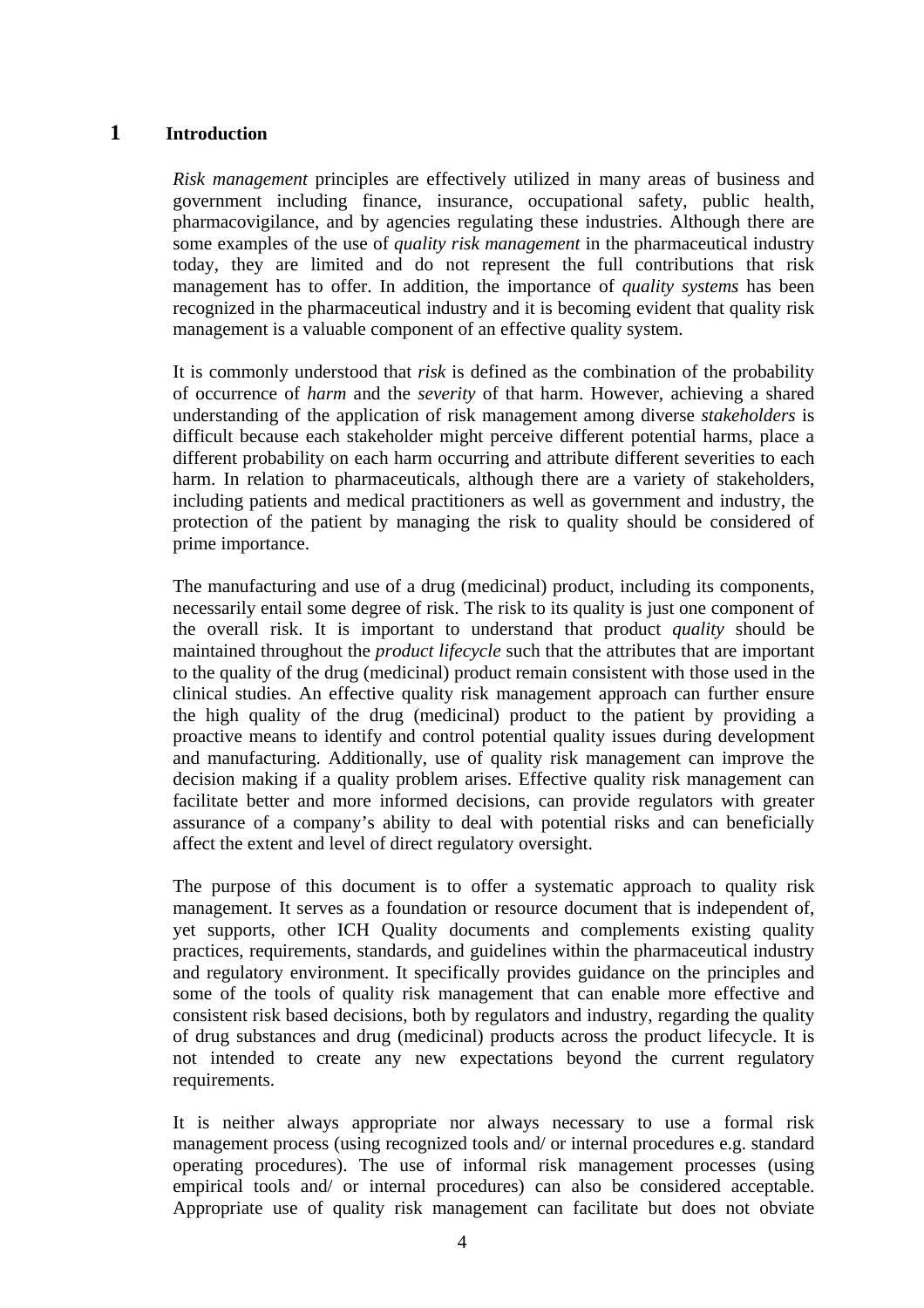industry's obligation to comply with regulatory requirements and does not replace appropriate communications between industry and regulators.

# <span id="page-4-0"></span>**2 Scope**

This guideline provides principles and examples of tools for quality risk management that can be applied to different aspects of pharmaceutical quality. These aspects include development, manufacturing, distribution, and the inspection and submission/review processes throughout the lifecycle of drug substances, drug (medicinal) products, biological and biotechnological products (including the use of raw materials, solvents, excipients, packaging and labeling materials in drug (medicinal) products, biological and biotechnological products).

## <span id="page-4-1"></span>**3 Principles of Quality Risk Management**

Two primary principles of quality risk management are:

- The evaluation of the risk to quality should be based on scientific knowledge and ultimately link to the protection of the patient; and
- The level of effort, formality and documentation of the quality risk management process should be commensurate with the level of risk.

## <span id="page-4-2"></span>**4 General Quality Risk Management Process**

Quality risk management is a systematic process for the assessment, control, communication and review of risks to the quality of the drug (medicinal) product across the product lifecycle. A model for quality risk management is outlined in the diagram (Figure 1). Other models could be used. The emphasis on each component of the framework might differ from case to case but a robust process will incorporate consideration of all the elements at a level of detail that is commensurate with the specific risk.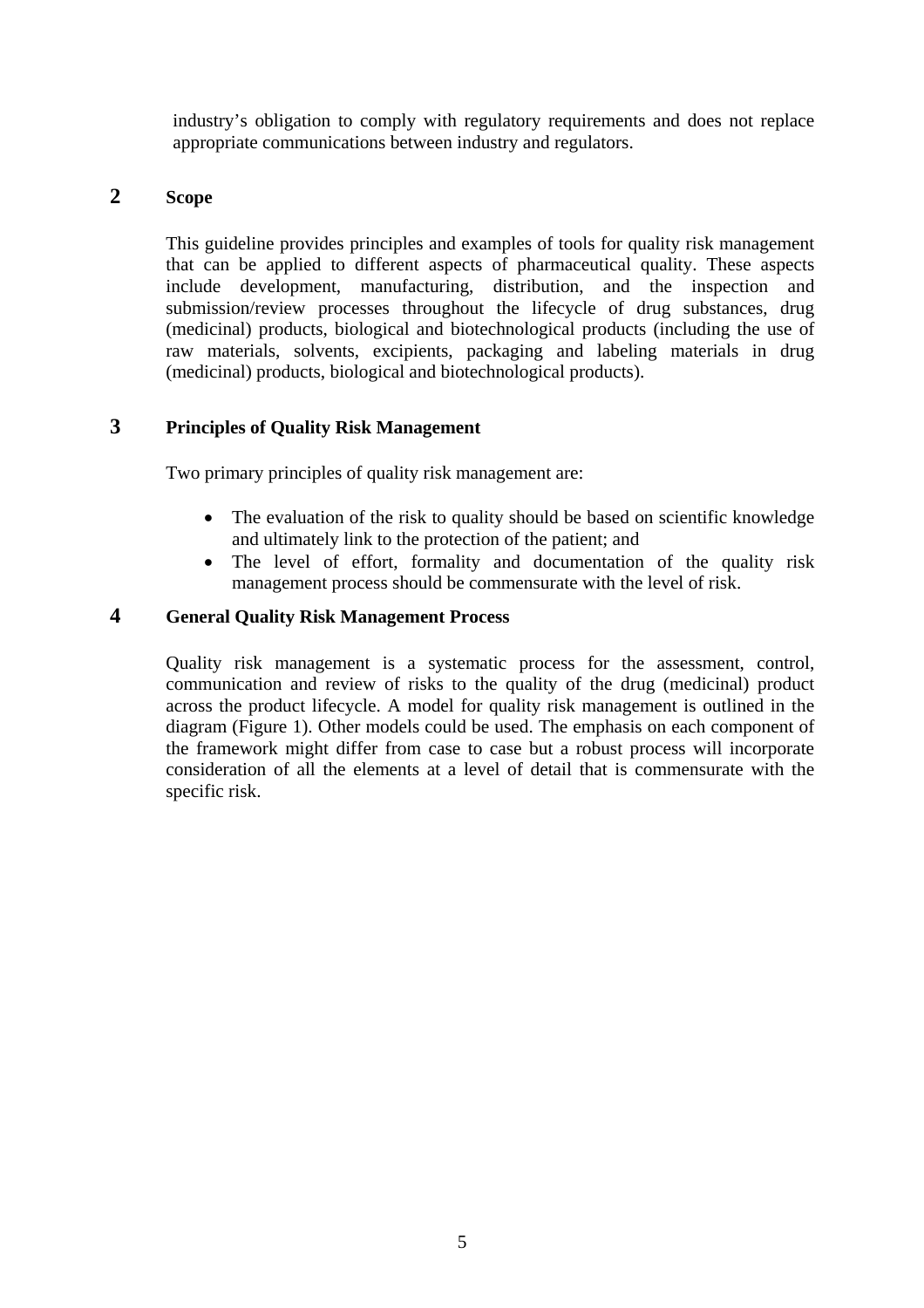

Figure 1: Overview of a typical quality risk management process

Decision nodes are not shown in the diagram above because decisions can occur at any point in the process. These decisions might be to return to the previous step and seek further information, to adjust the risk models or even to terminate the risk management process based upon information that supports such a decision. Note: "unacceptable" in the flowchart does not only refer to statutory, legislative or regulatory requirements, but also to the need to revisit the risk assessment process.

## <span id="page-5-0"></span>**4.1 Responsibilities**

Quality risk management activities are usually, but not always, undertaken by interdisciplinary teams. When teams are formed, they should include experts from the appropriate areas (e.g. quality unit, business development, engineering, regulatory affairs, production operations, sales and marketing, legal, statistics and clinical) in addition to individuals who are knowledgeable about the quality risk management process.

Decision *makers* should

- take responsibility for coordinating quality risk management across various functions and departments of their organization; and
- assure that a quality risk management process is defined, deployed and reviewed and that adequate resources are available.

## <span id="page-5-1"></span>**4.2 Initiating a Quality Risk Management Process**

Quality risk management should include systematic processes designed to coordinate, facilitate and improve science-based decision making with respect to risk. Possible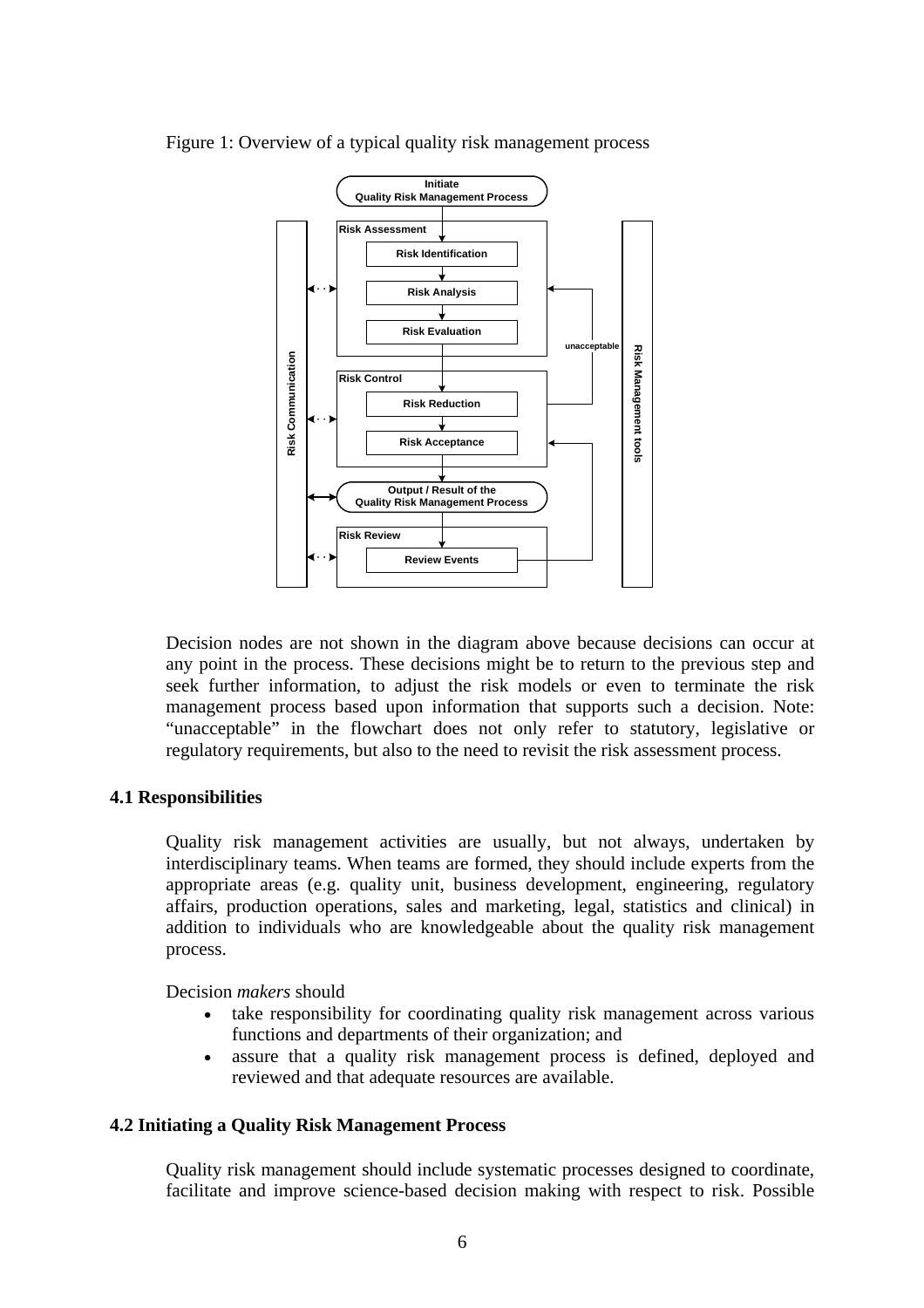steps used to initiate and plan a quality risk management process might include the following:

- Define the problem and/or risk question, including pertinent assumptions identifying the potential for risk
- Assemble background information and/ or data on the potential hazard, harm or human health impact relevant to the risk assessment
- Identify a leader and necessary resources
- Specify a timeline, deliverables and appropriate level of decision making for the risk management process

## <span id="page-6-0"></span>**4.3 Risk Assessment**

Risk assessment consists of the identification of hazards and the analysis and evaluation of risks associated with exposure to those hazards (as defined below). Quality risk assessments begin with a well-defined problem description or risk question. When the risk in question is well defined, an appropriate risk management tool (see examples in section 5) and the types of information needed to address the risk question will be more readily identifiable. As an aid to clearly defining the risk(s) for risk assessment purposes, three fundamental questions are often helpful:

- 1. What might go wrong?
- 2. What is the likelihood (probability) it will go wrong?
- 3. What are the consequences (severity)?

*Risk identification* is a systematic use of information to identify hazards referring to the risk question or problem description. Information can include historical data, theoretical analysis, informed opinions, and the concerns of stakeholders. Risk identification addresses the "What might go wrong?" question, including identifying the possible consequences. This provides the basis for further steps in the quality risk management process.

*Risk analysis* is the estimation of the risk associated with the identified hazards. It is the qualitative or quantitative process of linking the likelihood of occurrence and severity of harms. In some risk management tools, the ability to detect the harm (detectability) also factors in the estimation of risk.

*Risk evaluation* compares the identified and analyzed risk against given risk criteria. Risk evaluations consider the strength of evidence for all three of the fundamental questions.

In doing an effective risk assessment, the robustness of the data set is important because it determines the quality of the output. Revealing assumptions and reasonable sources of uncertainty will enhance confidence in this output and/or help identify its limitations. Uncertainty is due to combination of incomplete knowledge about a process and its expected or unexpected variability. Typical sources of uncertainty include gaps in knowledge gaps in pharmaceutical science and process understanding, sources of harm (e.g., failure modes of a process, sources of variability), and probability of detection of problems.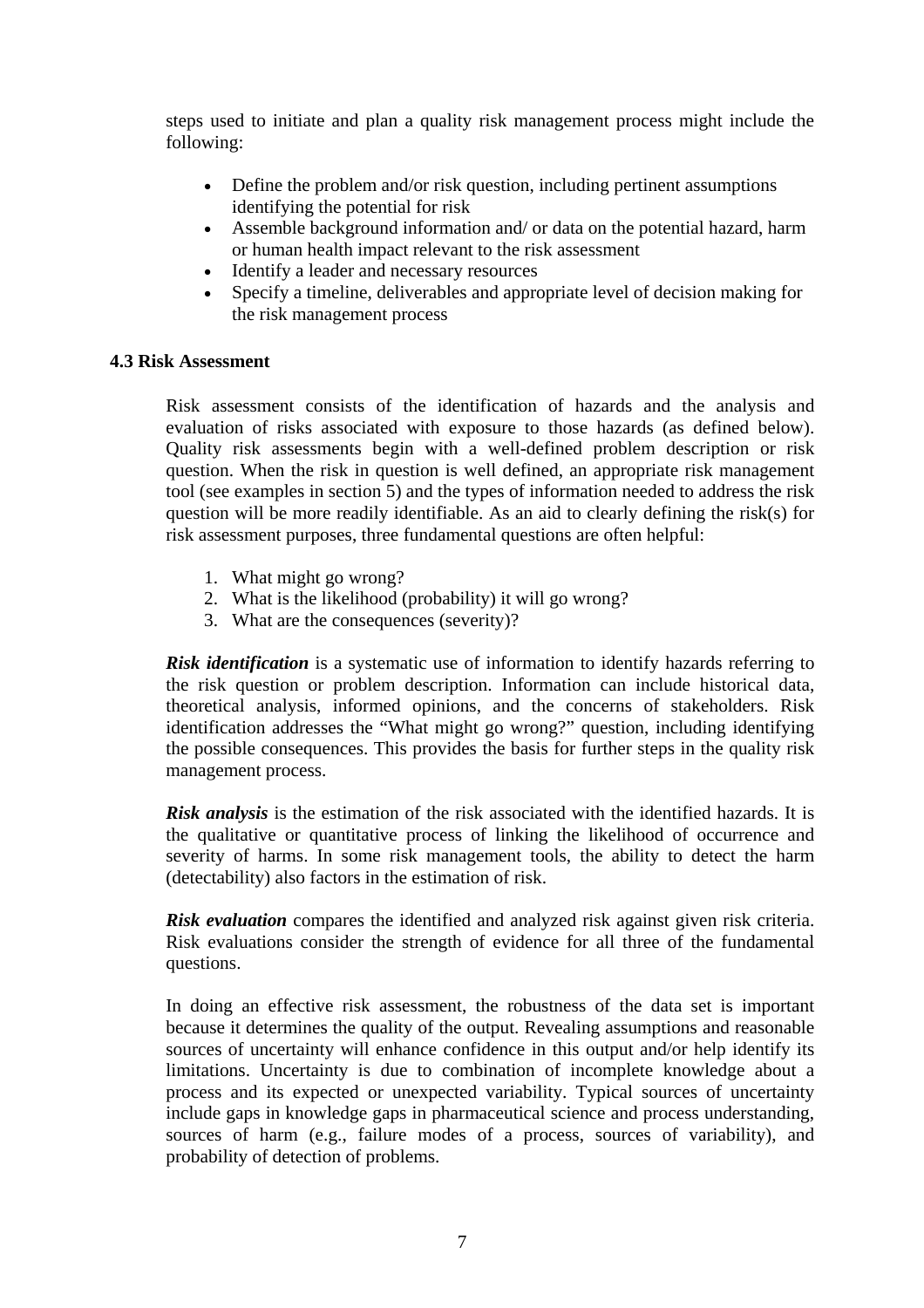The output of a risk assessment is either a quantitative estimate of risk or a qualitative *description* of a range of risk. When risk is expressed quantitatively, a numerical probability is used. Alternatively, risk can be expressed using qualitative descriptors, such as "high", "medium", or "low", which should be defined in as much detail as possible. Sometimes a "risk score" is used to further define descriptors in risk ranking. In quantitative risk assessments, a risk estimate provides the likelihood of a specific consequence, given a set of risk-generating circumstances. Thus, quantitative risk estimation is useful for one particular consequence at a time. Alternatively, some risk management tools use a relative risk measure to combine multiple levels of severity and probability into an overall estimate of relative risk. The intermediate steps within a scoring process can sometimes employ quantitative risk estimation.

## <span id="page-7-0"></span>**4.4 Risk Control**

*Risk control* includes decision making to reduce and/or accept risks. The purpose of risk control is to *reduce* the risk to an acceptable level. The amount of effort used for risk control should be proportional to the significance of the risk. Decision makers might use different processes, including benefit-cost analysis, for understanding the optimal level of risk control.

Risk control might focus on the following questions:

- Is the risk above an acceptable level?
- What can be done to reduce or eliminate risks?
- What is the appropriate balance among benefits, risks and resources?
- Are new risks introduced as a result of the identified risks being controlled?

*Risk reduction* focuses on processes for mitigation or avoidance of quality risk when it exceeds a specified (acceptable) level (see Fig. 1). Risk reduction might include actions taken to mitigate the severity and probability of harm. Processes that improve the detectability of hazards and quality risks might also be used as part of a risk control strategy. The implementation of risk reduction measures can introduce new risks into the system or increase the significance of other existing risks. Hence, it might be appropriate to revisit the risk assessment to identify and evaluate any possible change in risk after implementing a risk reduction process.

*Risk acceptance* is a decision to accept risk. Risk acceptance can be a formal decision to accept the residual risk or it can be a passive decision in which residual risks are not specified. For some types of harms, even the best quality risk management practices might not entirely eliminate risk. In these circumstances, it might be agreed that an appropriate quality risk management strategy has been applied and that quality risk is reduced to a specified (acceptable) level. This (specified) acceptable level will depend on many parameters and should be decided on a case-by-case basis.

## <span id="page-7-1"></span>**4.5 Risk Communication**

*Risk communication* is the sharing of information about risk and risk management between the decision makers and others. Parties can communicate at any stage of the risk management process (see Fig. 1: dashed arrows). The output/result of the quality risk management process should be appropriately communicated and documented (see Fig. 1: solid arrows). Communications might include those among interested parties;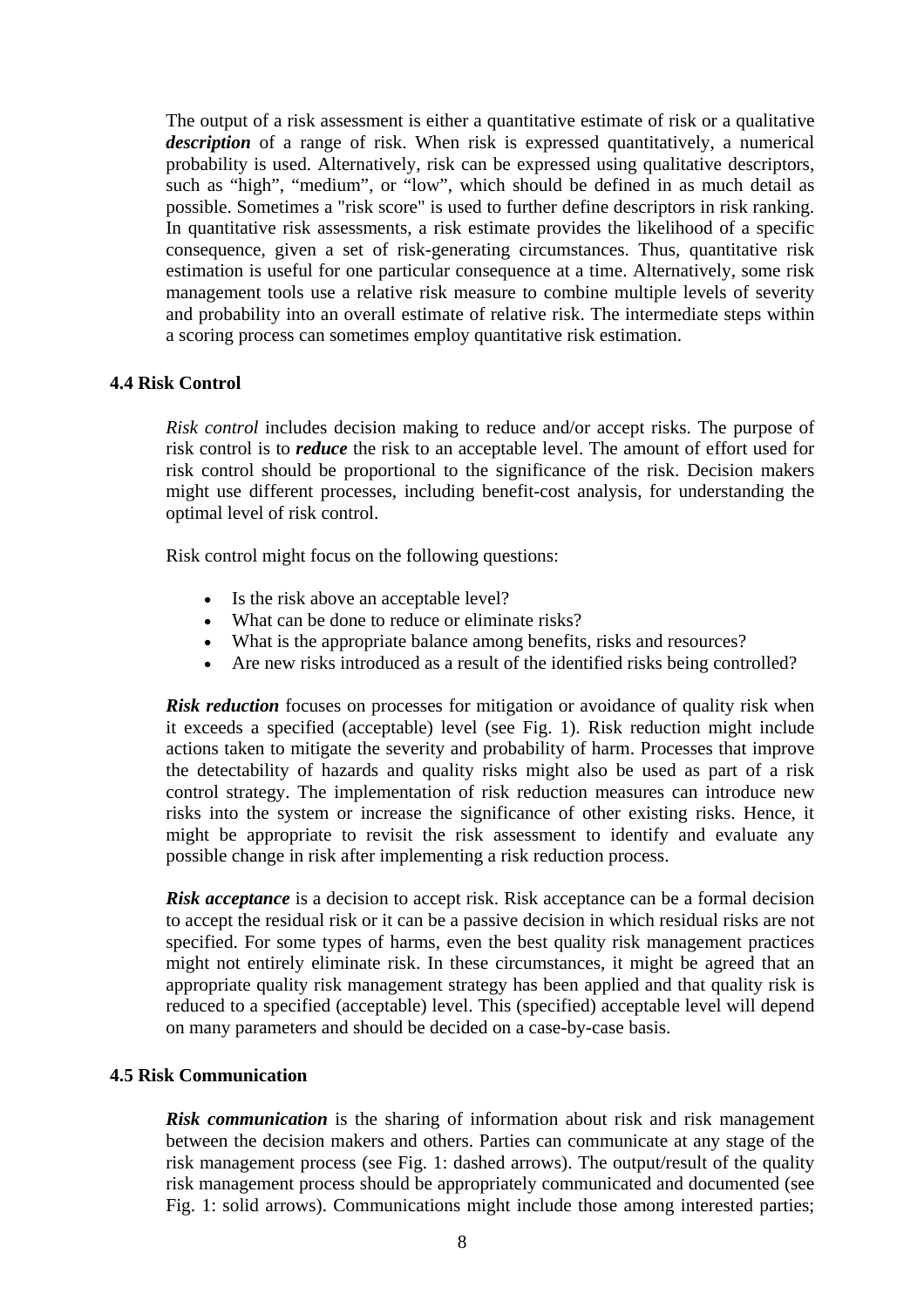e.g., regulators and industry, industry and the patient, within a company, industry or regulatory authority, etc. The included information might relate to the existence, nature, form, probability, severity, acceptability, control, treatment, detectability or other aspects of risks to quality. Communication need not be carried out for each and every risk acceptance. Between the industry and regulatory authorities, communication concerning quality risk management decisions might be effected through existing channels as specified in regulations and guidances.

## <span id="page-8-0"></span>**4.6 Risk Review**

Risk management should be an ongoing part of the quality management process. A mechanism to review or monitor events should be implemented.

The output/results of the risk management process should be reviewed to take into account new knowledge and experience. Once a quality risk management process has been initiated, that process should continue to be utilized for events that might impact the original quality risk management decision, whether these events are planned (e.g. results of product review, inspections, audits, change control) or unplanned (e.g. root cause from failure investigations, recall). The frequency of any review should be based upon the level of risk. Risk review might include reconsideration of risk acceptance decisions (section 4.4).

# <span id="page-8-1"></span>**5 Risk Management Methodology**

Quality risk management supports a scientific and practical approach to decisionmaking. It provides documented, transparent and reproducible methods to accomplish steps of the quality risk management process based on current knowledge about assessing the probability, severity and sometimes detectability of the risk.

Traditionally, risks to quality have been assessed and managed in a variety of informal ways (empirical and/ or internal procedures) based on, for example, compilation of observations, trends and other information. Such approaches continue to provide useful information that might support topics such as handling of complaints, quality defects, deviations and allocation of resources.

Additionally, the pharmaceutical industry and regulators can assess and manage risk using recognized risk management tools and/ or internal procedures (e.g., standard operating procedures). Below is a non-exhaustive list of some of these tools (further details in Annex 1 and chapter 8):

- Basic risk management facilitation methods (flowcharts, check sheets etc.)
- Failure Mode Effects Analysis (FMEA)
- Failure Mode, Effects and Criticality Analysis (FMECA)
- Fault Tree Analysis (FTA)
- Hazard Analysis and Critical Control Points (HACCP)
- Hazard Operability Analysis (HAZOP)
- Preliminary Hazard Analysis (PHA)
- Risk ranking and filtering
- Supporting statistical tools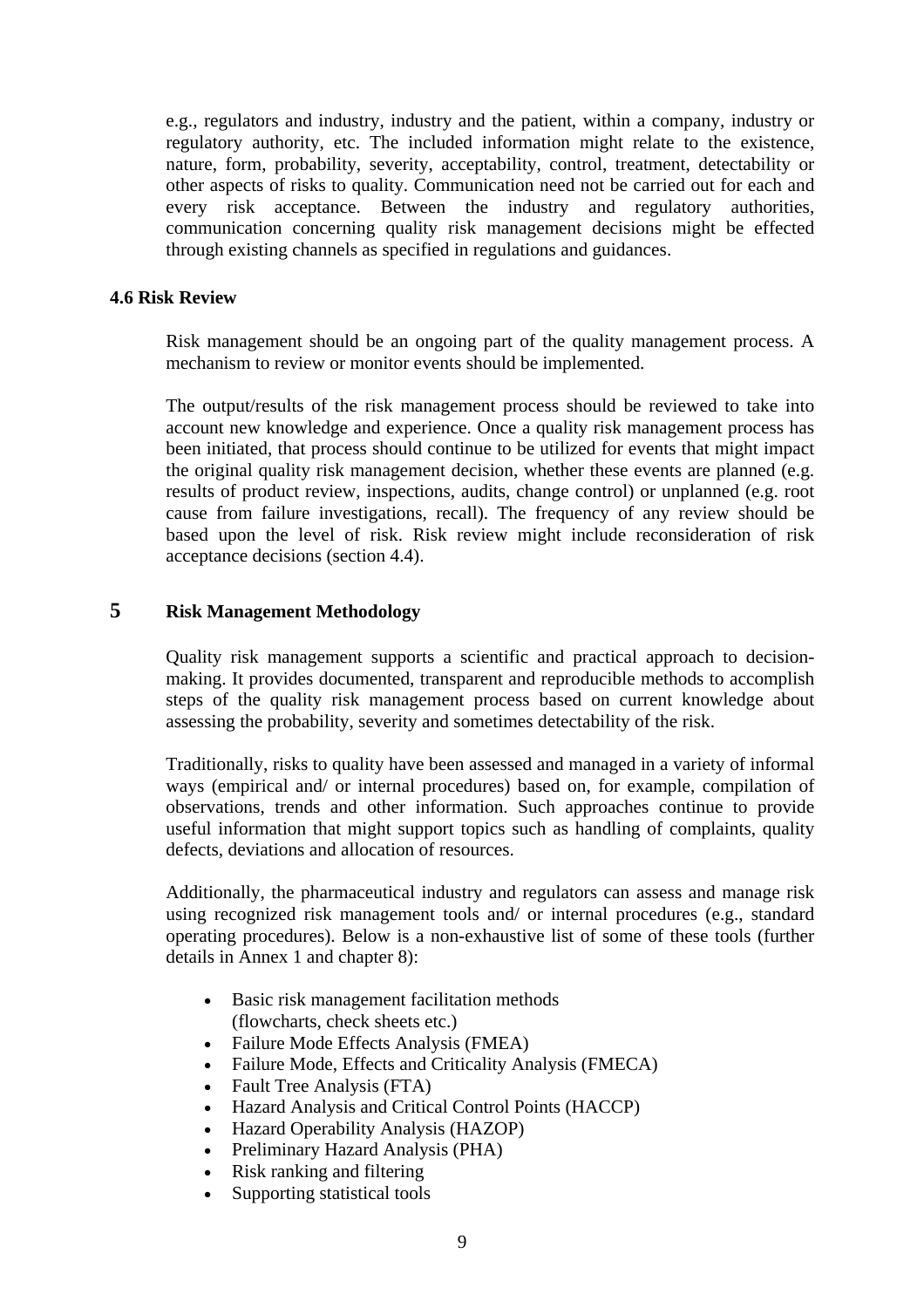It might be appropriate to adapt these tools for use in specific areas pertaining to drug substance and drug (medicinal) product quality. Quality risk management methods and the supporting statistical tools can be used in combination (e.g. Probabilistic Risk Assessment). Combined use provides flexibility that can facilitate the application of quality risk management principles.

The degree of rigor and formality of quality risk management should reflect available knowledge and be commensurate with the complexity and/ or criticality of the issue to be addressed.

## <span id="page-9-0"></span>**6 Integration of Quality Risk Management into Industry and Regulatory Operations**

Quality risk management is a process that supports science-based and practical decisions when integrated into quality systems (see Annex II). As outlined in the introduction, appropriate use of quality risk management does not obviate industry's obligation to comply with regulatory requirements. However, effective quality risk management can facilitate better and more informed decisions, can provide regulators with greater assurance of a company's ability to deal with potential risks, and might affect the extent and level of direct regulatory oversight. In addition, quality risk management can facilitate better use of resources by all parties.

Training of both industry and regulatory personnel in quality risk management processes provides for greater understanding of decision-making processes and builds confidence in quality risk management outcomes.

Quality risk management should be integrated into existing operations and documented appropriately. Annex II provides examples of situations in which the use of the quality risk management process might provide information that could then be used in a variety of pharmaceutical operations. These examples are provided for illustrative purposes only and should not be considered a definitive or exhaustive list. These examples are not intended to create any new expectations beyond the requirements laid out in the current regulations.

Examples for industry and regulatory operations (see Annex II):

• Quality management

Examples for industry operations and activities (see Annex II):

- Development
- Facility, equipment and utilities
- Materials management
- Production
- Laboratory control and stability testing
- Packaging and labeling

Examples for regulatory operations (see Annex II):

• Inspection and assessment activities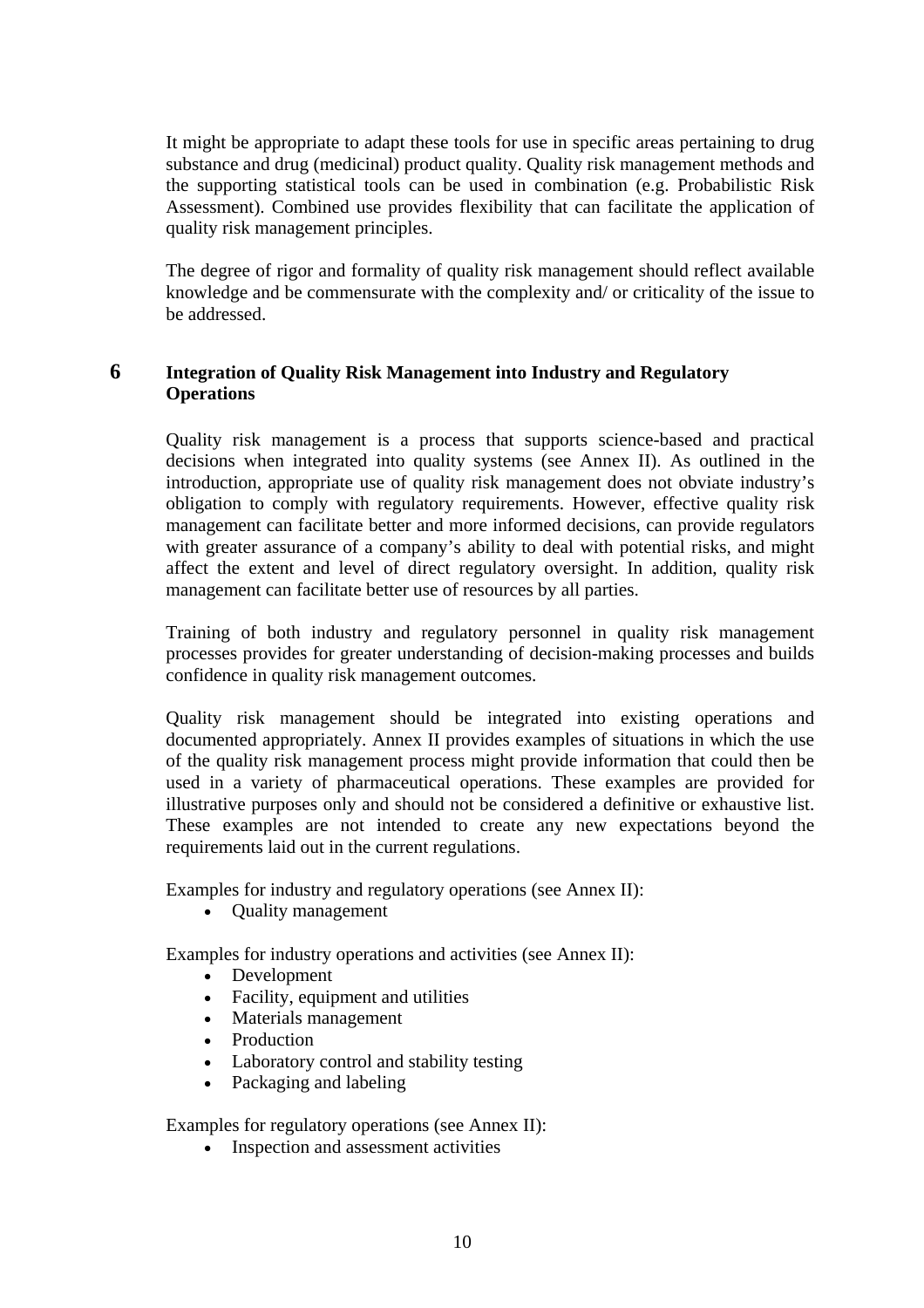While regulatory decisions will continue to be taken on a regional basis, a common understanding and application of quality risk management principles could facilitate mutual confidence and promote more consistent decisions among regulators on the basis of the same information. This collaboration could be important in the development of policies and guidelines that integrate and support quality risk management practices.

## <span id="page-10-0"></span>**7 Definitions**

Decision maker(s) –  $Person(s)$  with the competence and authority to make appropriate and timely quality risk management decisions

Detectability - the ability to discover or [determine](http://www.webster.com/dictionary/determine) the existence, presence, or fact of a hazard

Harm – damage to health, including the damage that can occur from loss of product quality or availability

Hazard - the potential source of harm (ISO/IEC Guide 51)

Product Lifecycle – all phases in the life of the product from the initial development through marketing until the product's discontinuation

Quality – the degree to which a set of inherent properties of a product, system or process fulfills requirements (see ICH Q6a definition specifically for "quality" of drug substance and drug (medicinal) products.)

Quality risk management – a systematic process for the assessment, control, communication and review of risks to the quality of the drug (medicinal) product across the product lifecycle

Quality system – the sum of all aspects of a system that implements quality policy and ensures that quality objectives are met

Requirements – the explicit or implicit needs or expectations of the patients or their surrogates (e.g. health care professionals, regulators and legislators). In this document, "requirements" refers not only to statutory, legislative, or regulatory requirements, but also to such needs and expectations.

Risk – the combination of the probability of occurrence of harm and the severity of that harm (ISO/IEC Guide 51)

Risk acceptance – the decision to accept risk (ISO Guide 73)

Risk analysis – the estimation of the risk associated with the identified hazards

Risk assessment – a systematic process of organizing information to support a risk decision to be made within a risk management process. It consists of the identification of hazards and the analysis and evaluation of risks associated with exposure to those hazards.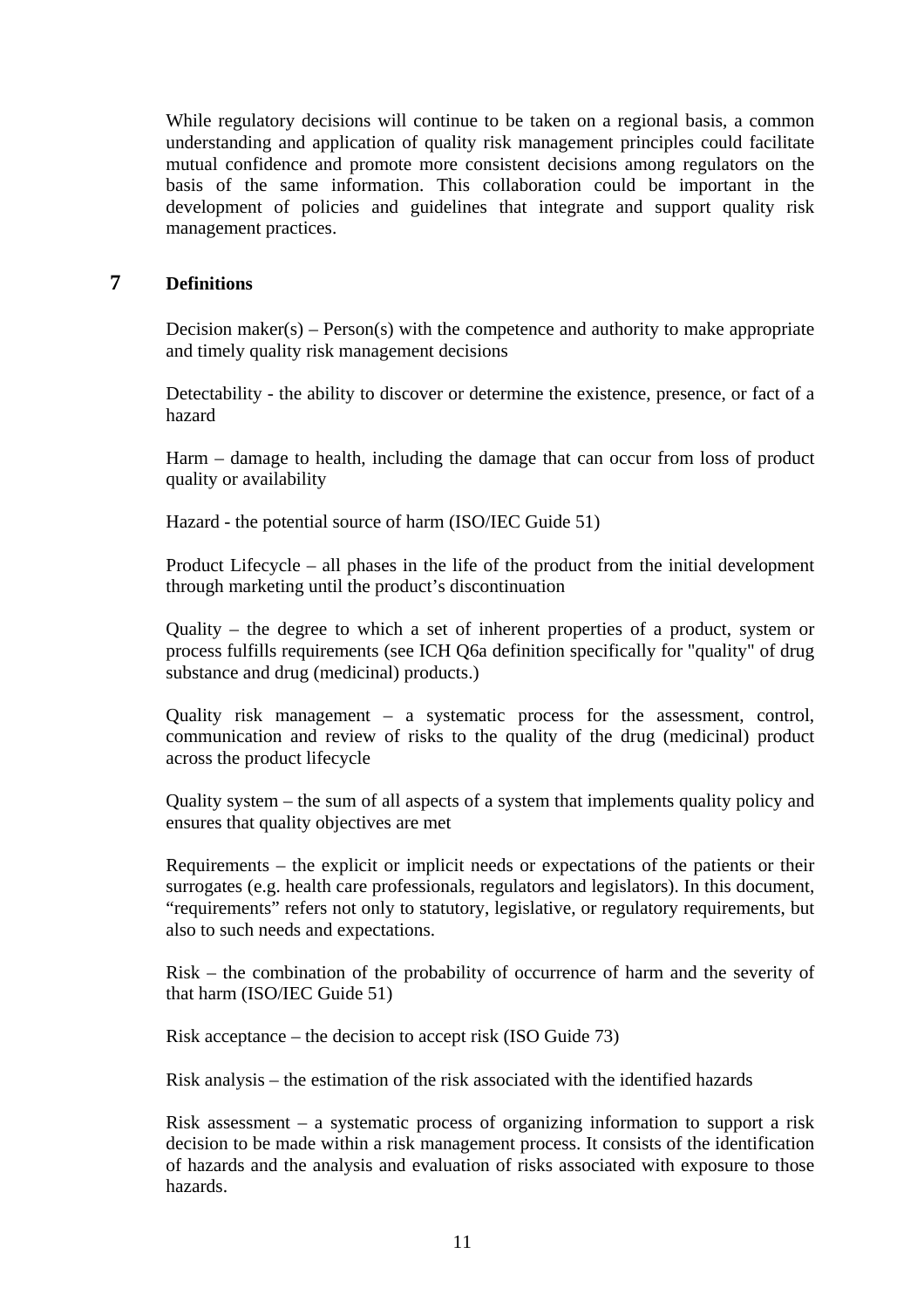Risk communication – the sharing of information about risk and risk management between the decision maker and other stakeholders

*Risk control* – actions implementing risk management decisions (ISO Guide 73)

Risk evaluation – the comparison of the estimated risk to given risk criteria using a quantitative or qualitative scale to determine the significance of the risk

Risk identification – the systematic use of information to identify potential sources of harm (hazards) referring to the risk question or problem description

Risk management – the systematic application of quality management policies, procedures, and practices to the tasks of assessing, controlling, communicating and reviewing risk

Risk reduction – actions taken to lessen the probability of occurrence of harm and the severity of that harm

Risk review – review or monitoring of output/results of the risk management process considering (if appropriate) new knowledge and experience about the risk

Severity – a measure of the possible consequences of a hazard

Stakeholder – any individual, group or organization that can affect, be affected by, or perceive itself to be affected by a risk. Decision makers might also be stakeholders. For the purposes of this guideline, the primary stakeholders are the patient, healthcare professional, regulatory authority, and industry

Trend – a statistical term referring to the direction or rate of change of a variable(s)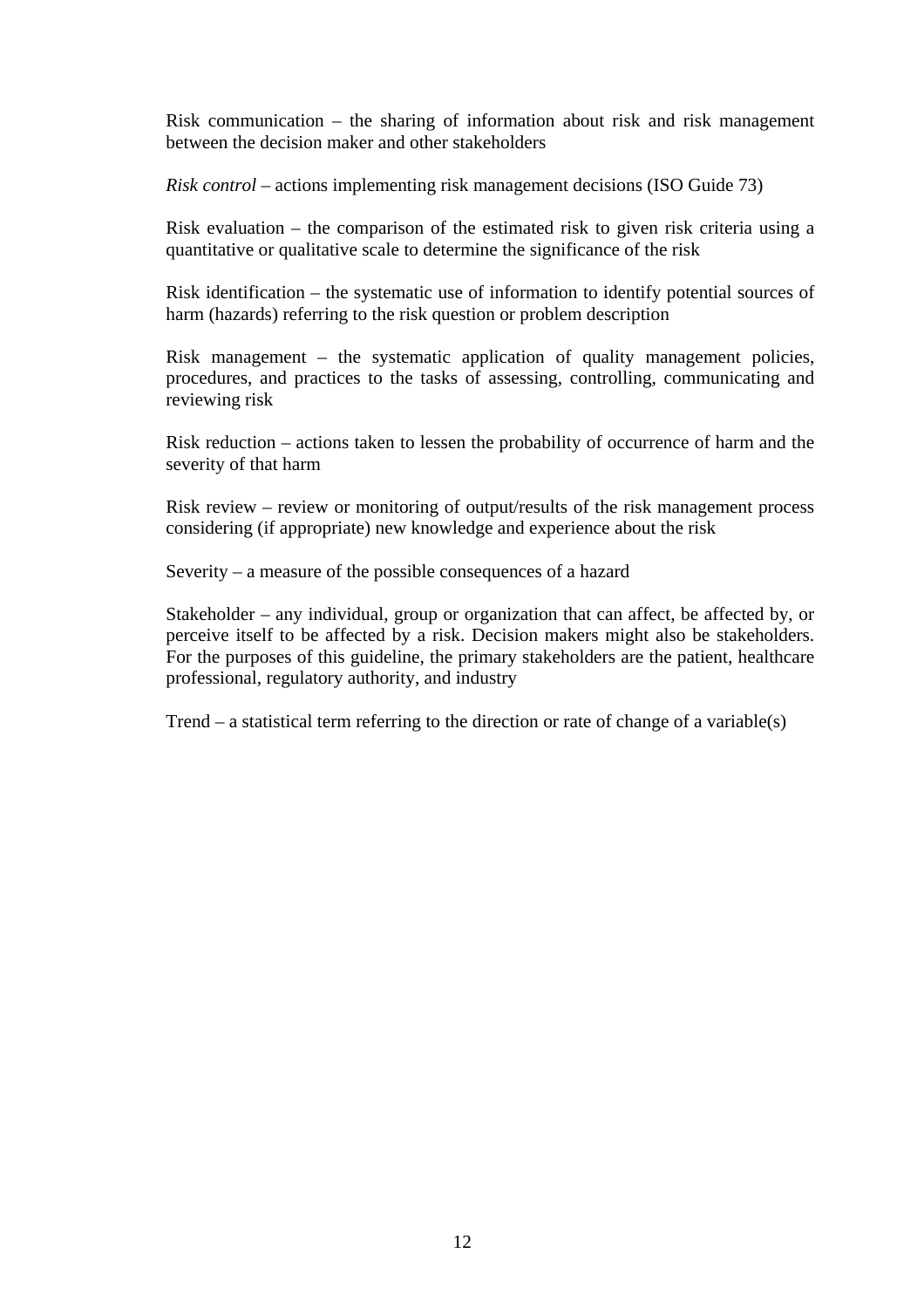## **8 References**

ICH Q8 Pharmaceutical development

ISO/IEC Guide 73:2002 - Risk Management - Vocabulary - Guidelines for use in Standards

ISO/IEC Guide 51:1999 - Safety Aspects - Guideline for their inclusion in standards

Process Mapping by the American Productivity & Quality Center 2002, ISBN 1928593739

IEC 61025 - Fault Tree Analysis (FTA)

IEC 60812 Analysis Techniques for system reliability—Procedures for failure mode and effects analysis (FMEA)

Failure Mode and Effect Analysis, FMEA from Theory to Execution, 2nd Edition 2003, D. H. Stamatis, ISBN 0873895983

Guidelines for Failure Modes and Effects Analysis (FMEA) for Medical Devices, 2003 Dyadem Press ISBN 0849319102

The Basics of FMEA, Robin McDermott, Raymond J. Mikulak, Michael R. Beauregard 1996 ISBN 0527763209

WHO Technical Report Series No 908, 2003 Annex 7 Application of Hazard Analysis and Critical Control Point (HACCP) methodology to pharmaceuticals.

<span id="page-12-0"></span>IEC 61882 - Hazard Operability Analysis (HAZOP)

ISO 14971:2000 - Application of Risk Management to Medical Devices

ISO 7870:1993 - Control Charts

ISO 7871:1997 - Cumulative Sum Charts

ISO 7966:1993 - Acceptance Control Charts

ISO 8258:1991 - Shewhart Control Charts

What is Total *Quality Control?; The Japanese Way,* Kaoru Ishikawa (Translated by David J. Liu, 1985, ISBN 0139524339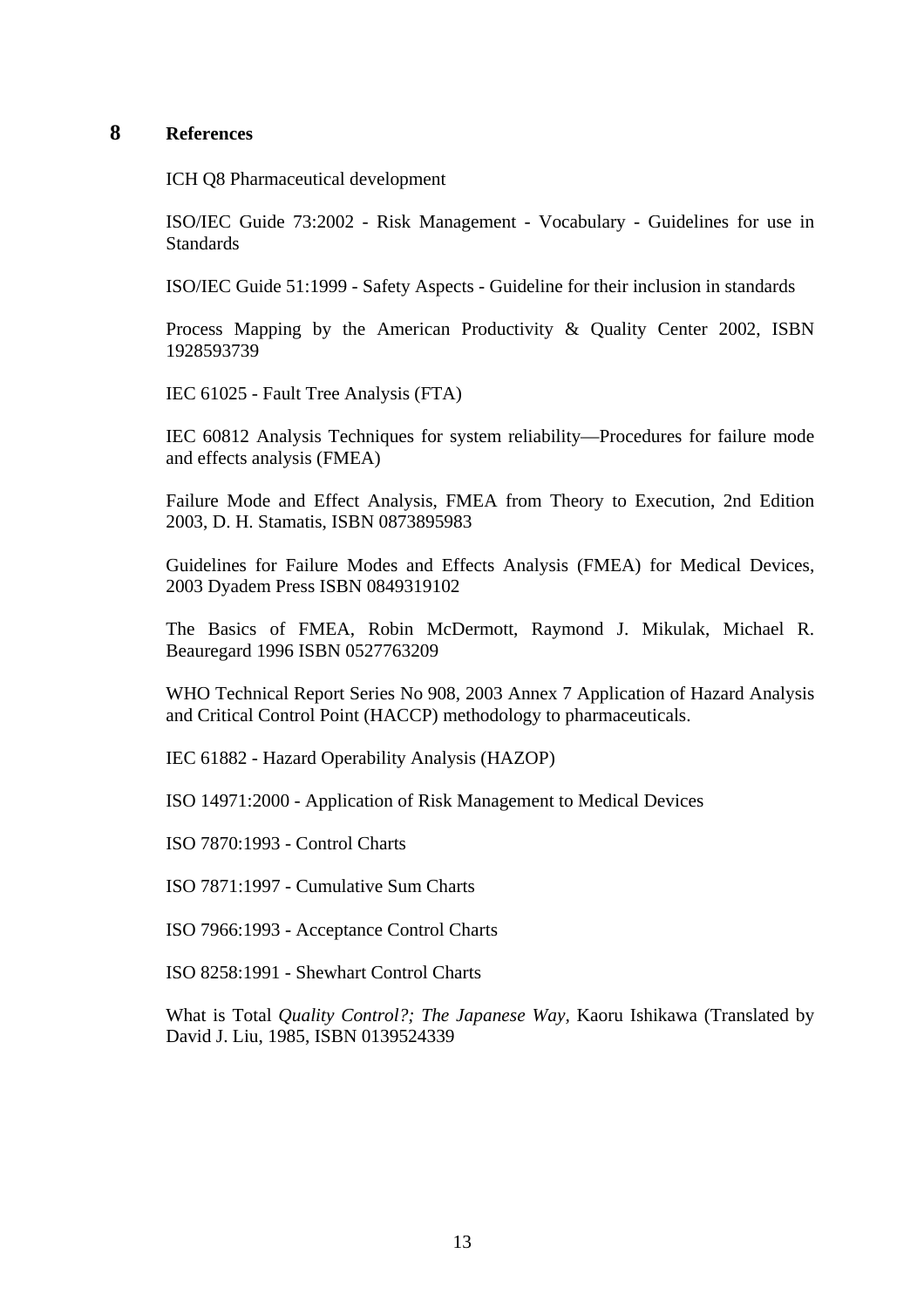## <span id="page-13-0"></span>**Annex I: Risk Management Methods and Tools**

The purpose of this annex is to provide a general overview of and references for some of the primary tools that might be used in quality risk management by industry and regulators. The references are included as an aid to gain more knowledge and detail about the particular tool. This is not an exhaustive list. It is important to note that no one tool or set of tools is applicable to every situation in which a quality risk management procedure is used.

## <span id="page-13-1"></span>**I.1 Basic Risk Management Facilitation Methods**

Some of the simple techniques that are commonly used to structure risk management by organizing data and facilitating decision-making are:

- Flowcharts
- Check Sheets
- Process Mapping
- Cause and Effect Diagrams (also called an Ishikawa diagram or fish bone diagram)

## <span id="page-13-2"></span>**I.2 Failure Mode Effects Analysis (FMEA)**

FMEA (see IEC 60812) provides for an evaluation of potential failure modes for processes and their likely effect on outcomes and/or product performance. Once failure modes are established, risk reduction can be used to eliminate, contain, reduce or control the potential failures. FMEA relies on product and process understanding. FMEA methodically breaks down the analysis of complex processes into manageable steps. It is a powerful tool for summarizing the important modes of failure, factors causing these failures and the likely effects of these failures.

## **Potential Areas of Use(s)**

FMEA can be used to prioritize risks and monitor the effectiveness of risk control activities.

FMEA can be applied to equipment and facilities and might be used to analyze a manufacturing operation and its effect on product or process. It identifies elements/operations within the system that render it vulnerable. The output/ results of FMEA can be used as a basis for design or further analysis or to guide resource deployment.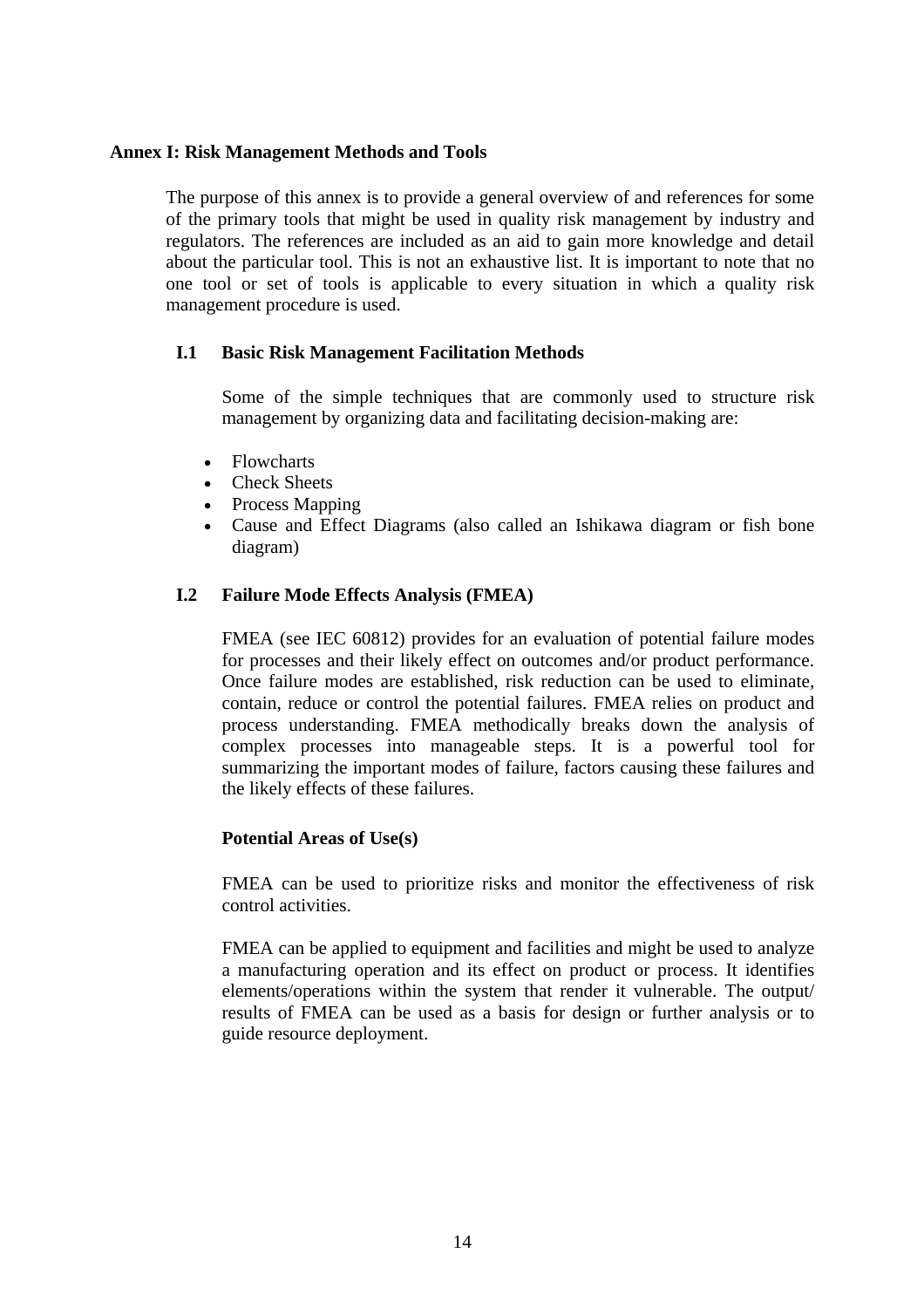## **I.3 Failure Mode, Effects and Criticality Analysis (FMECA)**

FMEA might be extended to incorporate an investigation of the degree of severity of the consequences, their respective probabilities of occurrence, and their detectability, thereby becoming a Failure Mode Effect and Criticality Analysis (FMECA; see IEC 60812). In order for such an analysis to be performed, the product or process specifications should be established. FMECA can identify places where additional preventive actions might be appropriate to minimize risks.

## **Potential Areas of Use(s)**

FMECA application in the pharmaceutical industry should mostly be utilized for failures and risks associated with manufacturing processes; however, it is not limited to this application. The output of an FMECA is a relative risk "score" for each failure mode, which is used to rank the modes on a relative risk basis.

## <span id="page-14-1"></span>**I.4 Fault Tree Analysis (FTA)**

The FTA tool (see IEC 61025) is an approach that assumes failure of the functionality of a product or process. This tool evaluates system (or subsystem) failures one at a time but can combine multiple causes of failure by identifying causal chains. The results are represented pictorially in the form of a tree of fault modes. At each level in the tree, combinations of fault modes are described with logical operators (AND, OR, etc.). FTA relies on the experts' process understanding to identify causal factors.

## **Potential Areas of Use(s)**

FTA can be used to establish the pathway to the root cause of the failure. FTA can be used to investigate complaints or deviations in order to fully understand their root cause and to ensure that intended improvements will fully resolve the issue and not lead to other issues (i.e. solve one problem yet cause a different problem). Fault Tree Analysis is an effective tool for evaluating how multiple factors affect a given issue. The output of an FTA includes a visual representation of failure modes. It is useful both for risk assessment and in developing monitoring programs.

## <span id="page-14-2"></span><span id="page-14-0"></span>**I.5 Hazard Analysis and Critical Control Points (HACCP)**

HACCP is a systematic, proactive, and preventive tool for assuring product quality, reliability, and safety (see WHO Technical Report Series No 908, 2003 Annex 7). It is a structured approach that applies technical and scientific principles to analyze, evaluate, prevent, and control the risk or adverse consequence(s) of hazard(s) due to the design, development, production, and use of products.

HACCP consists of the following seven steps: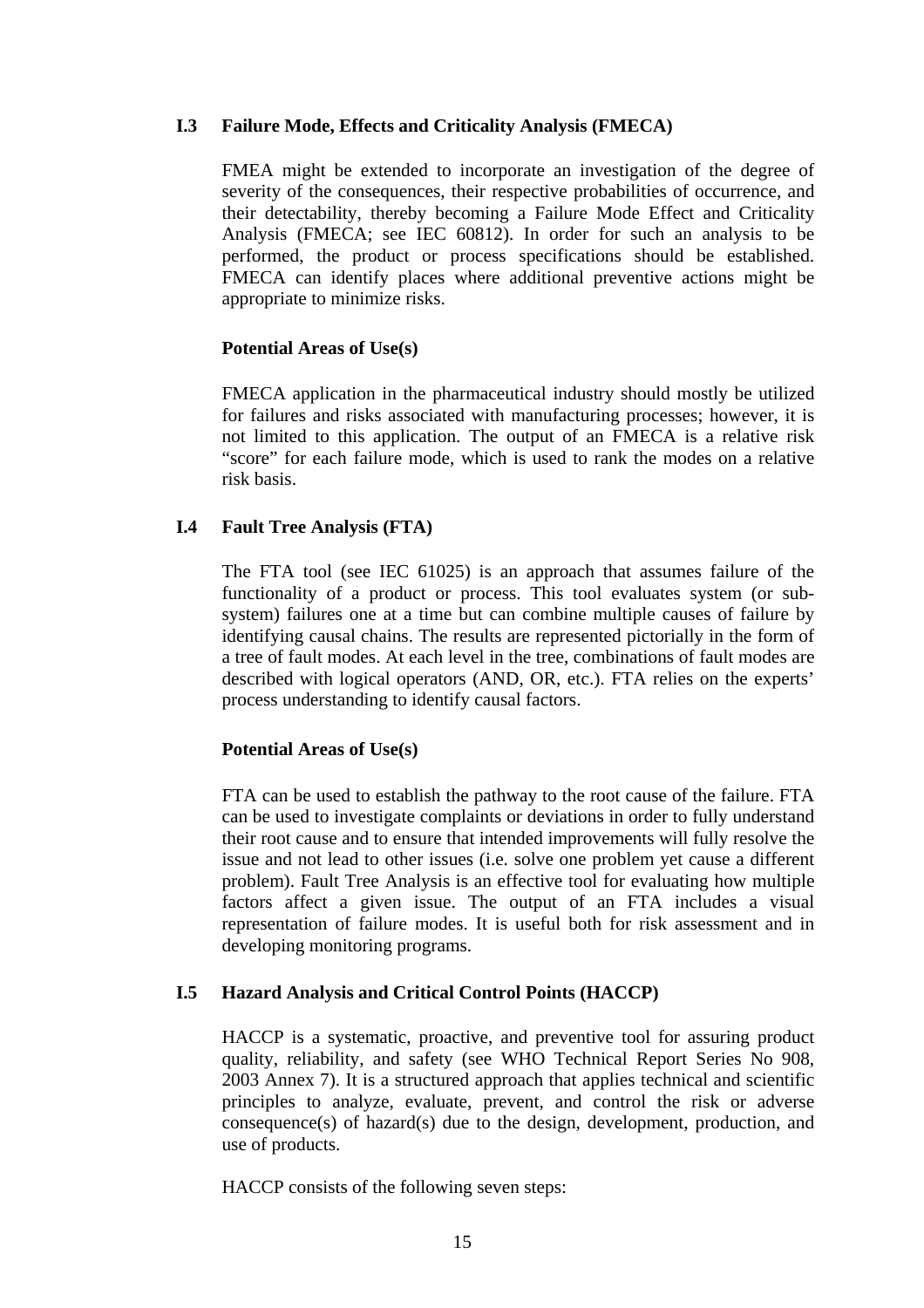(1) conduct a hazard analysis and identify preventive measures for each step of the process;

(2) determine the critical control points;

(3) establish critical limits;

(4) establish a system to monitor the critical control points;

(5) establish the corrective action to be taken when monitoring indicates that the critical control points are not in a state of control;

(6) establish system to verify that the HACCP system is working effectively;

(7) establish a record-keeping system.

## **Potential Areas of Use(s)**

HACCP might be used to identify and manage risks associated with physical, chemical and biological hazards (including microbiological contamination). HACCP is most useful when product and process understanding is sufficiently comprehensive to support identification of critical control points. The output of a HACCP analysis is risk management information that facilitates monitoring of critical points not only in the manufacturing process but also in other life cycle phases.

## <span id="page-15-0"></span>**I.6 Hazard Operability Analysis (HAZOP)**

HAZOP (see IEC 61882) is based on a theory that assumes that risk events are caused by deviations from the design or operating intentions. It is a systematic brainstorming technique for identifying hazards using so-called "guide-words". "Guide-words" (e.g., No, More, Other Than, Part of, etc.) are applied to relevant parameters (e.g., contamination, temperature) to help identify potential deviations from normal use or design intentions. It often uses a team of people with expertise covering the design of the process or product and its application.

## **Potential Areas of Use(s)**

HAZOP can be applied to manufacturing processes, including outsourced production and formulation as well as the upstream suppliers, equipment and facilities for drug substances and drug (medicinal) products. It has also been used primarily in the pharmaceutical industry for evaluating process safety hazards. As is the case with HACCP, the output of a HAZOP analysis is a list of critical operations for risk management. This facilitates regular monitoring of critical points in the manufacturing process.

## <span id="page-15-1"></span>**I.7 Preliminary Hazard Analysis (PHA)**

PHA is a tool of analysis based on applying prior experience or knowledge of a hazard or failure to identify future hazards, hazardous situations and events that might cause harm, as well as to estimate their probability of occurrence for a given activity, facility, product or system. The tool consists of: 1) the identification of the possibilities that the risk event happens, 2) the qualitative evaluation of the extent of possible injury or damage to health that could result and 3) a relative ranking of the hazard using a combination of severity and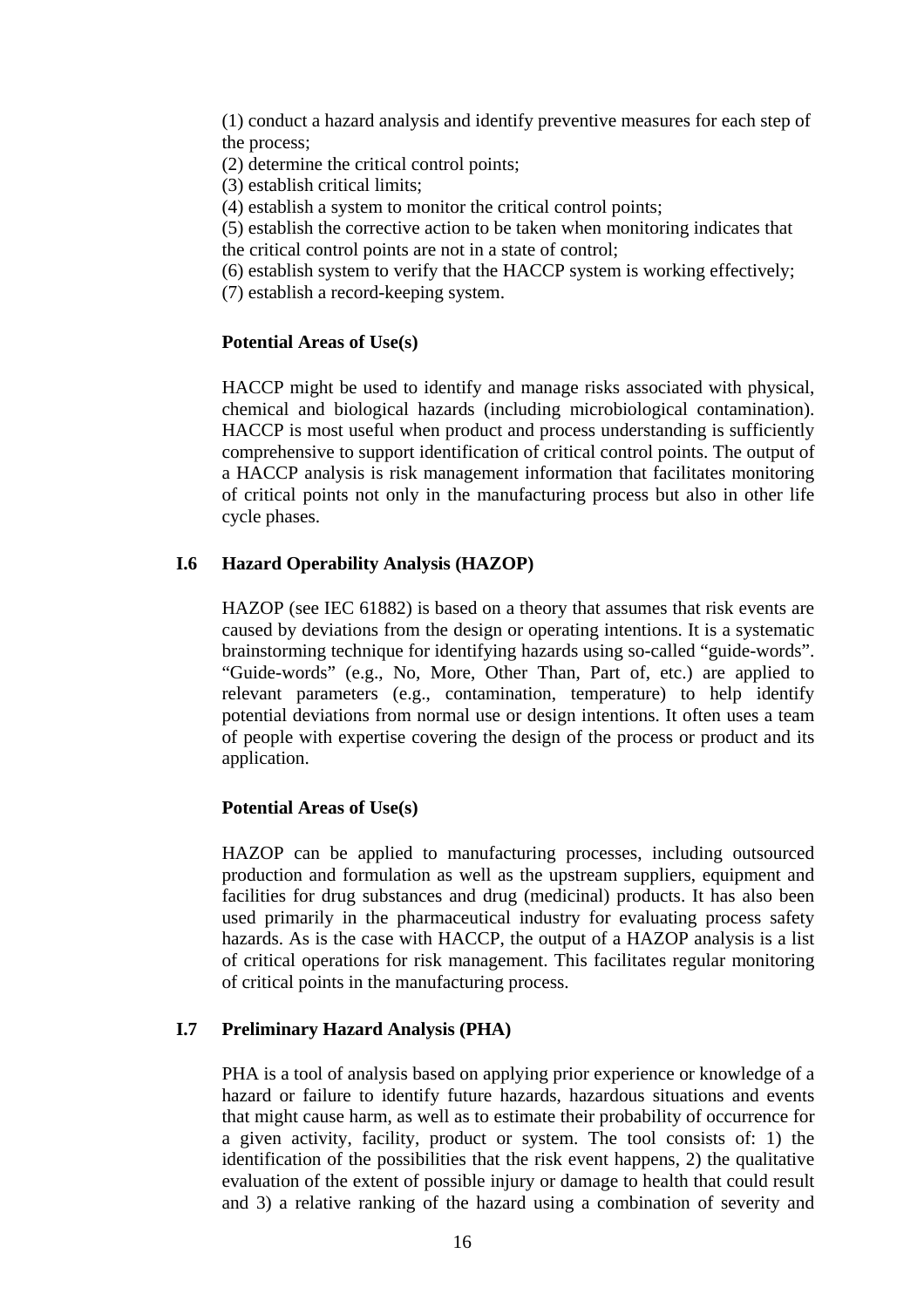likelihood of occurrence, and 4) the identification of possible remedial measures

## **Potential Areas of Use(s)**

PHA might be useful when analyzing existing systems or prioritizing hazards where circumstances prevent a more extensive technique from being used. It can be used for product, process and facility design as well as to evaluate the types of hazards for the general product type, then the product class, and finally the specific product. PHA is most commonly used early in the development of a project when there is little information on design details or operating procedures; thus, it will often be a precursor to further studies. Typically, hazards identified in the PHA are further assessed with other risk management tools such as those in this section.

## <span id="page-16-0"></span>**I.8 Risk Ranking and Filtering**

Risk ranking and filtering is a tool for comparing and ranking risks. Risk ranking of complex systems typically requires evaluation of multiple diverse quantitative and qualitative factors for each risk. The tool involves breaking down a basic risk question into as many components as needed to capture factors involved in the risk. These factors are combined into a single relative risk score that can then be used for ranking risks. "Filters," in the form of weighting factors or cut-offs for risk scores, can be used to scale or fit the risk ranking to management or policy objectives.

## **Potential Areas of Use(s)**

Risk ranking and filtering can be used to prioritize manufacturing sites for inspection/audit by regulators or industry. Risk ranking methods are particularly helpful in situations in which the portfolio of risks and the underlying consequences to be managed are diverse and difficult to compare using a single tool. Risk ranking is useful when management needs to evaluate both quantitatively-assessed and qualitatively-assessed risks within the same organizational framework.

## <span id="page-16-1"></span>**I.9 Supporting Statistical Tools**

Statistical tools can support and facilitate quality risk management. They can enable effective data assessment, aid in determining the significance of the data set(s), and facilitate more reliable decision making. A listing of some of the principal statistical tools commonly used in the pharmaceutical industry is provided:

- (i) Control Charts, for example:
	- Acceptance Control Charts (see ISO 7966)
	- Control Charts with Arithmetic Average and Warning Limits (see ISO 7873)
	- Cumulative Sum Charts (see ISO 7871)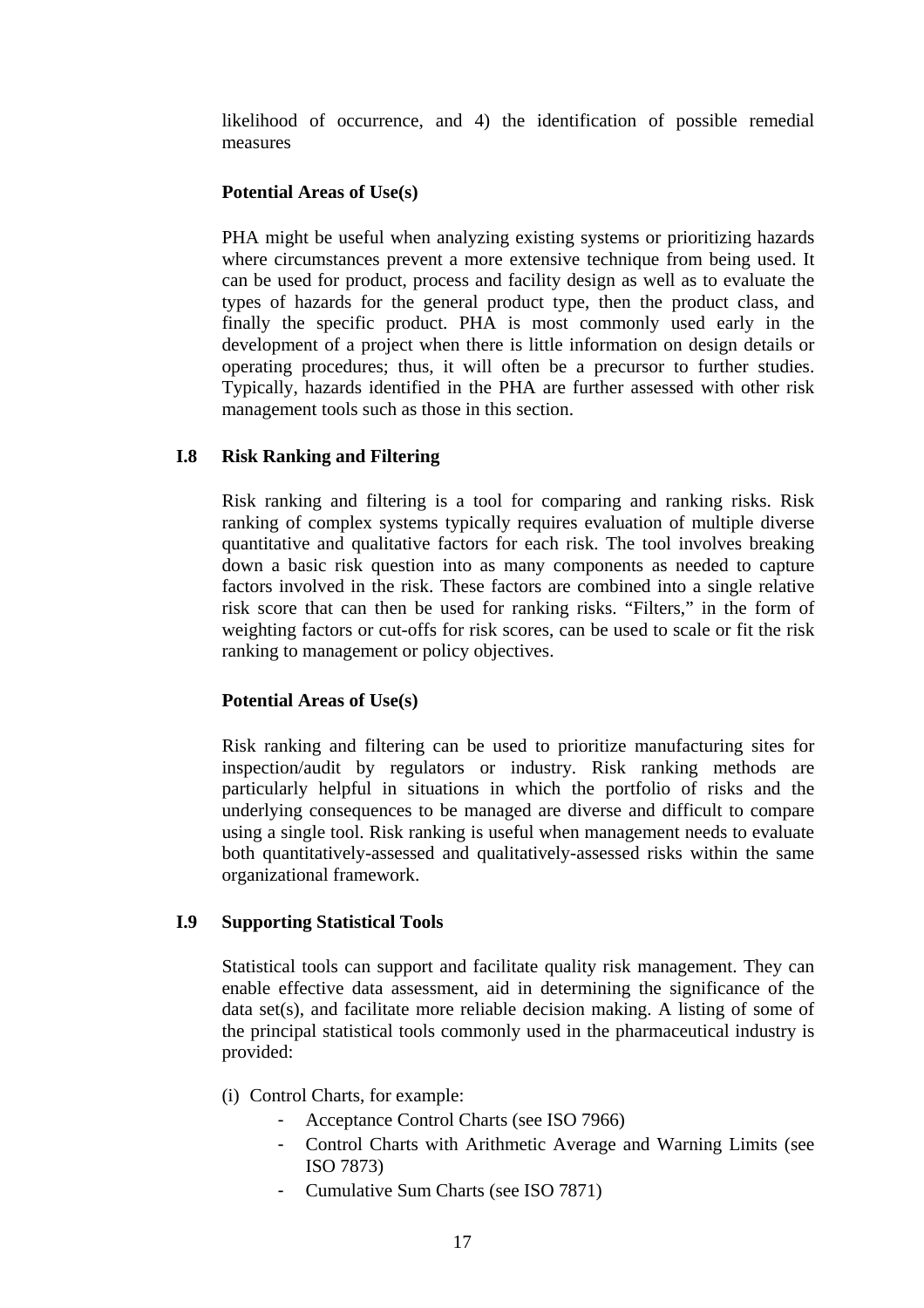- Shewhart Control Charts (see ISO 8258)
- Weighted Moving Average
- (ii) Design of Experiments (DOE)
- (iii)Histograms
- (iv)Pareto Charts
- (v) Process Capability Analysis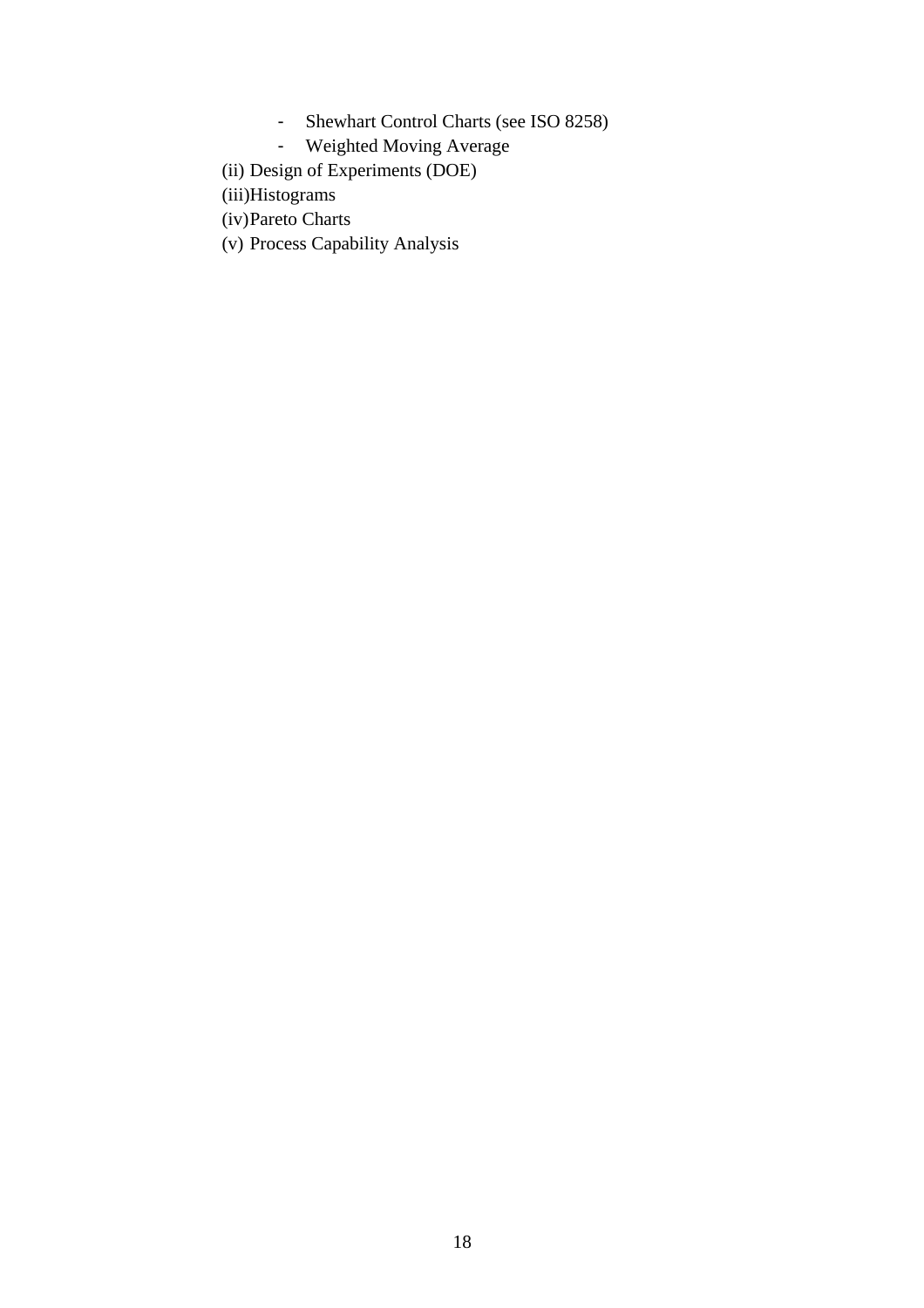### **Annex II: Potential Applications for Quality Risk Management**

This Annex is intended to identify potential uses of quality risk management principles and tools by industry and regulators. However, the selection of particular risk management tools is completely dependent upon specific facts and circumstances.

<span id="page-18-0"></span>These examples are provided for illustrative purposes and only suggest potential uses of quality risk management. This Annex is not intended to create any new expectations beyond the current regulatory requirements.

## <span id="page-18-1"></span>**II.1 Quality Risk Management as Part of Integrated Quality Management**

#### **Documentation**

To review current interpretations and application of regulatory expectations

To determine the desirability of and/or develop the content for SOPs, guidelines, etc.

#### **Training and education**

To determine the appropriateness of initial and/or ongoing training sessions based on education, experience and working habits of staff, as well as on a periodic assessment of previous training (e.g., its effectiveness)

To identify the training, experience, qualifications and physical abilities that allow personnel to perform an operation reliably and with no adverse impact on the quality of the product

## **Quality defects**

To provide the basis for identifying, evaluating, and communicating the potential quality impact of a suspected quality defect, complaint, trend, deviation, investigation, out of specification result, etc.

To facilitate risk communications and determine appropriate action to address significant product defects, in conjunction with regulatory authorities (e.g., recall)

## **Auditing/Inspection**

To define the frequency and scope of audits, both internal and external, taking into account factors such as:

- Existing legal requirements
- Overall compliance status and history of the company or facility
- Robustness of a company's quality risk management activities
- Complexity of the site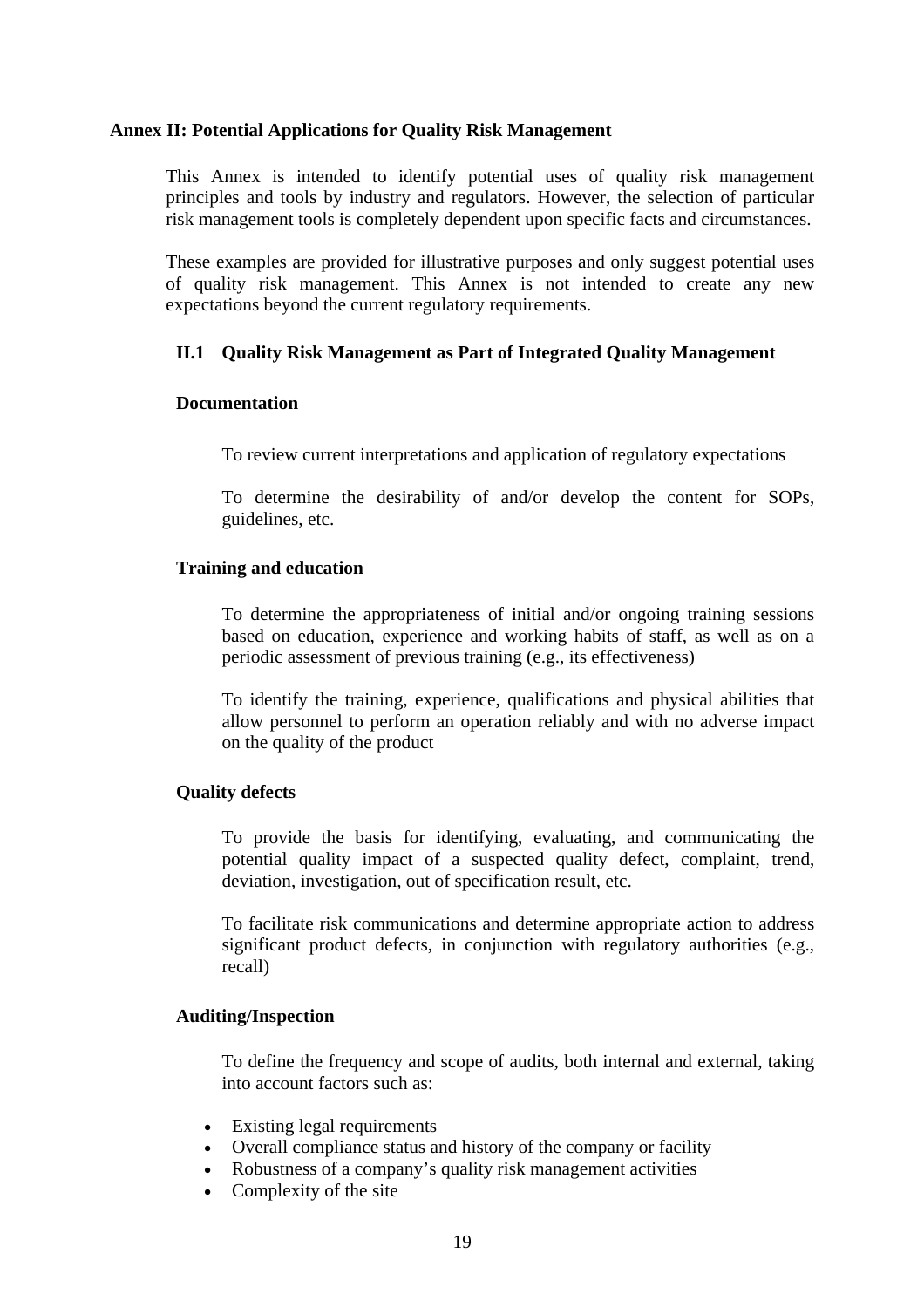- Complexity of the manufacturing process
- Complexity of the product and its therapeutic significance
- Number and significance of quality defects (e.g, recall)
- Results of previous audits/inspections
- Major changes of building, equipment, processes, key personnel
- Experience with manufacturing of a product (e.g. frequency, volume, number of batches)
- Test results of official control laboratories

## **Periodic review**

To select, evaluate and interpret trend results of data within the product quality review

To interpret monitoring data (e.g., to support an assessment of the appropriateness of revalidation or changes in sampling)

## **Change management / change control**

To manage changes based on knowledge and information accumulated in pharmaceutical development and during manufacturing

To evaluate the impact of the changes on the availability of the final product

To evaluate the impact on product quality of changes to the facility, equipment, material, manufacturing process or technical transfers

To determine appropriate actions preceding the implementation of a change, e.g., additional testing, (re)qualification, (re)validation or communication with regulators

## **Continual improvement**

To facilitate continual improvement in processes throughout the product lifecycle.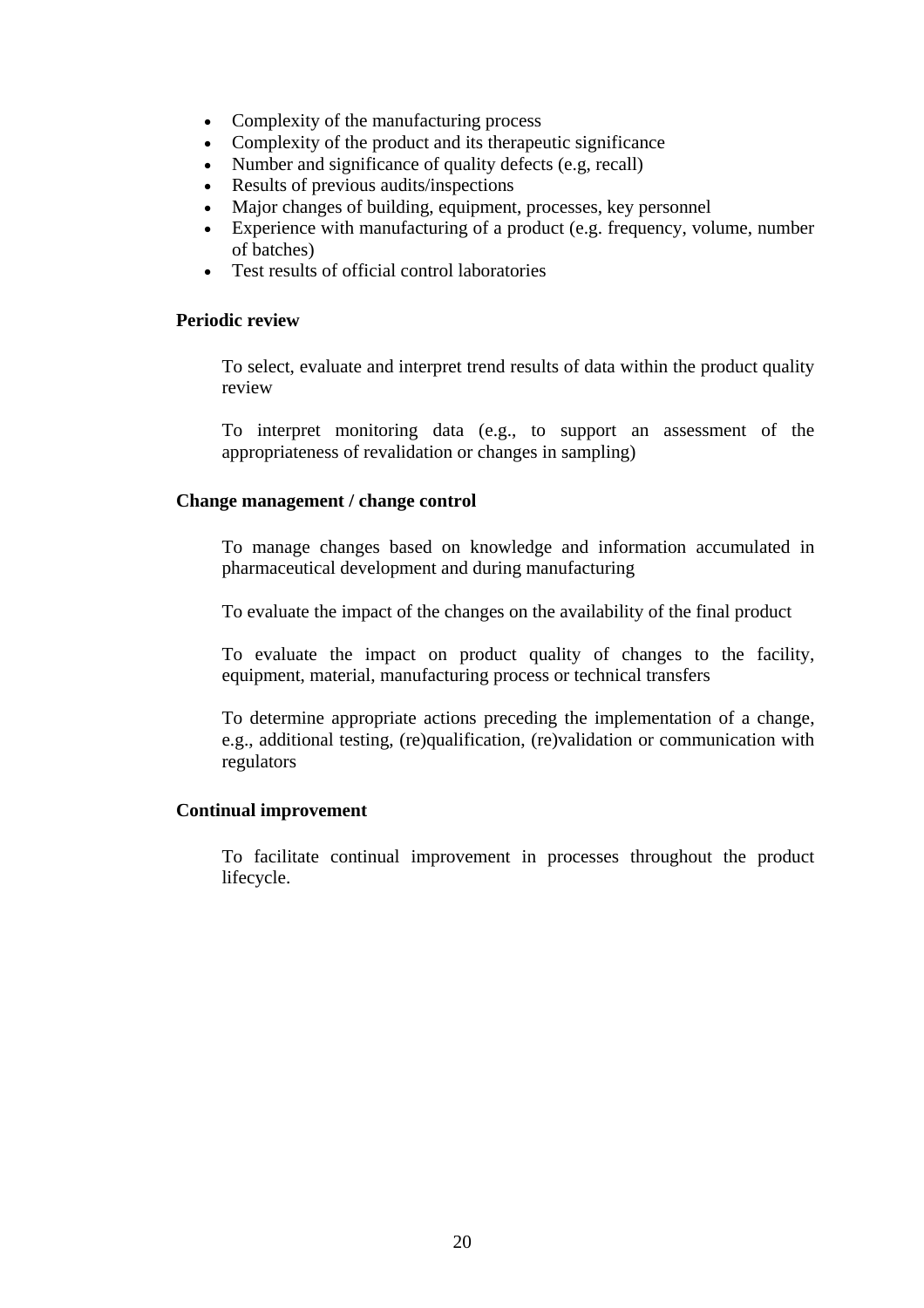## <span id="page-20-0"></span>**II.2 Quality Risk Management as Part of Regulatory Operations**

#### **Inspection and assessment activities**

To assist with resource allocation including, for example, inspection planning and frequency, and inspection and assessment intensity (see "Auditing" section in Annex II.1)

To evaluate the significance of, for example, quality defects, potential recalls and inspectional findings

To determine the appropriateness and type of post-inspection regulatory follow-up

To evaluate information submitted by industry including pharmaceutical development information

To evaluate impact of proposed variations or changes

To identify risks which should be communicated between inspectors and assessors to facilitate better understanding of how risks can be or are controlled (e.g., parametric release, Process Analytical Technology (PAT)).

## <span id="page-20-1"></span>**II.3 Quality Risk Management as Part of development**

To design a quality product and its manufacturing process to consistently deliver the intended performance of the product (see ICH Q8)

To enhance knowledge of product performance over a wide range of material attributes (e.g. particle size distribution, moisture content, flow properties), processing options and process parameters

To assess the critical attributes of raw materials, solvents, Active Pharmaceutical Ingredient (API) starting materials, APIs, excipients, or packaging materials

To establish appropriate specifications, identify critical process parameters and establish manufacturing controls (e.g., using information from pharmaceutical development studies regarding the clinical significance of quality attributes and the ability to control them during processing)

To decrease variability of quality attributes:

- reduce product and material defects
- reduce manufacturing defects

To assess the need for additional studies (e.g., bioequivalence, stability) relating to scale up and technology transfer

To make use of the "design space" concept (see ICH Q8)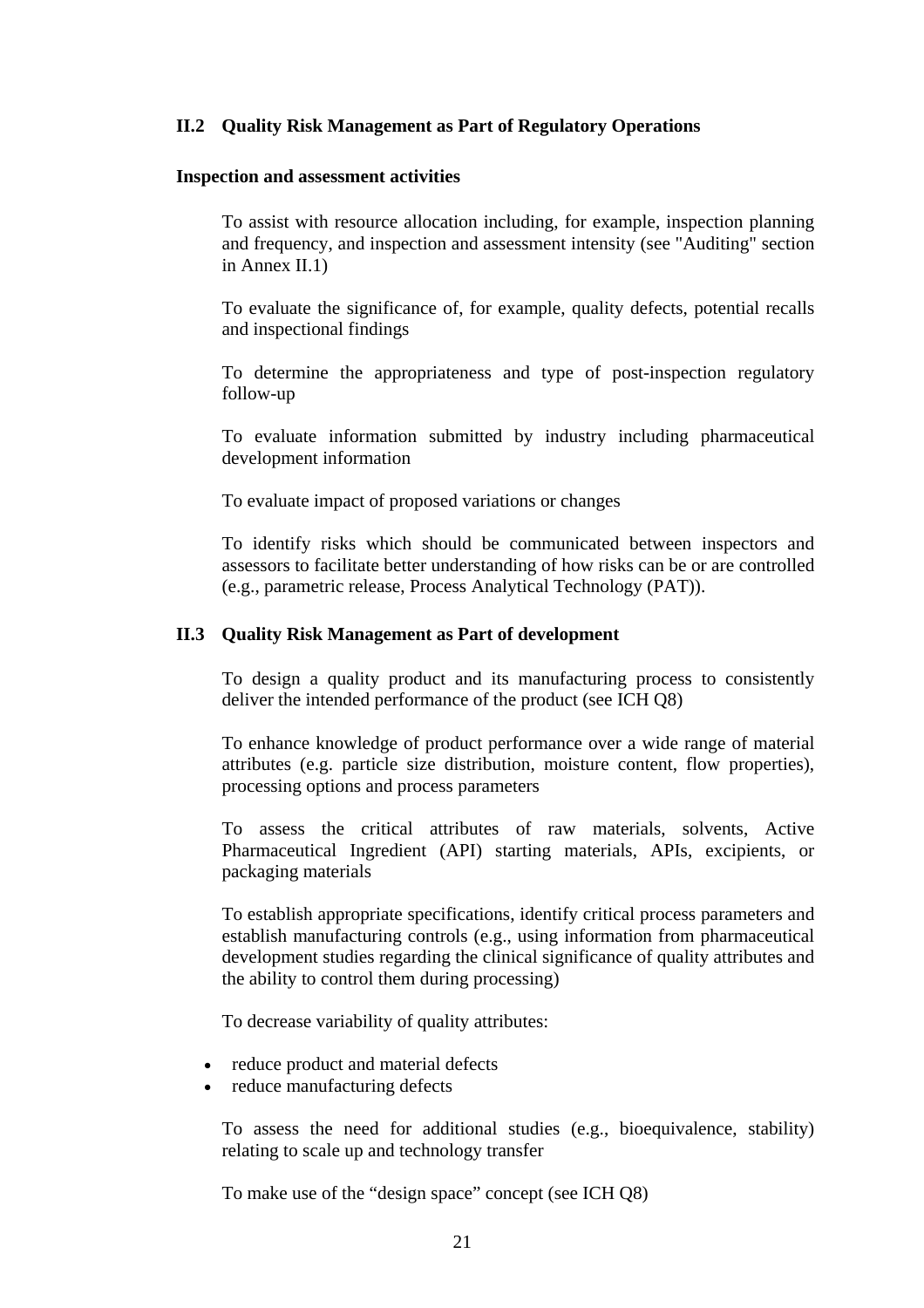## <span id="page-21-0"></span>**II.4 Quality Risk Management for Facilities, Equipment and Utilities**

### **Design of facility / equipment**

To determine appropriate zones when designing buildings and facilities, e.g.,

- flow of material and personnel
- minimize contamination
- pest control measures
- prevention of mix-ups
- open versus closed equipment
- clean rooms versus isolator technologies
- dedicated or segregated facilities / equipment

To determine appropriate product contact materials for equipment and containers (e.g., selection of stainless steel grade, gaskets, lubricants)

To determine appropriate utilities (e.g., steam, gases, power source, compressed air, heating, ventilation and air conditioning (HVAC), water)

To determine appropriate preventive maintenance for associated equipment (e.g., inventory of necessary spare parts)

### **Hygiene aspects in facilities**

To protect the product from environmental hazards, including chemical, microbiological, and physical hazards (e.g., determining appropriate clothing and gowning, hygiene concerns)

To protect the environment (e.g., personnel, potential for cross-contamination) from hazards related to the product being manufactured

#### **Qualification of facility/equipment/utilities**

To determine the scope and extent of qualification of facilities, buildings, and production equipment and/or laboratory instruments (including proper calibration methods)

#### **Cleaning of equipment and environmental control**

To differentiate efforts and decisions based on the intended use (e.g., multiversus single-purpose, batch versus continuous production)

To determine acceptable (specified) cleaning validation limits

#### **Calibration/preventive maintenance**

To set appropriate calibration and maintenance schedules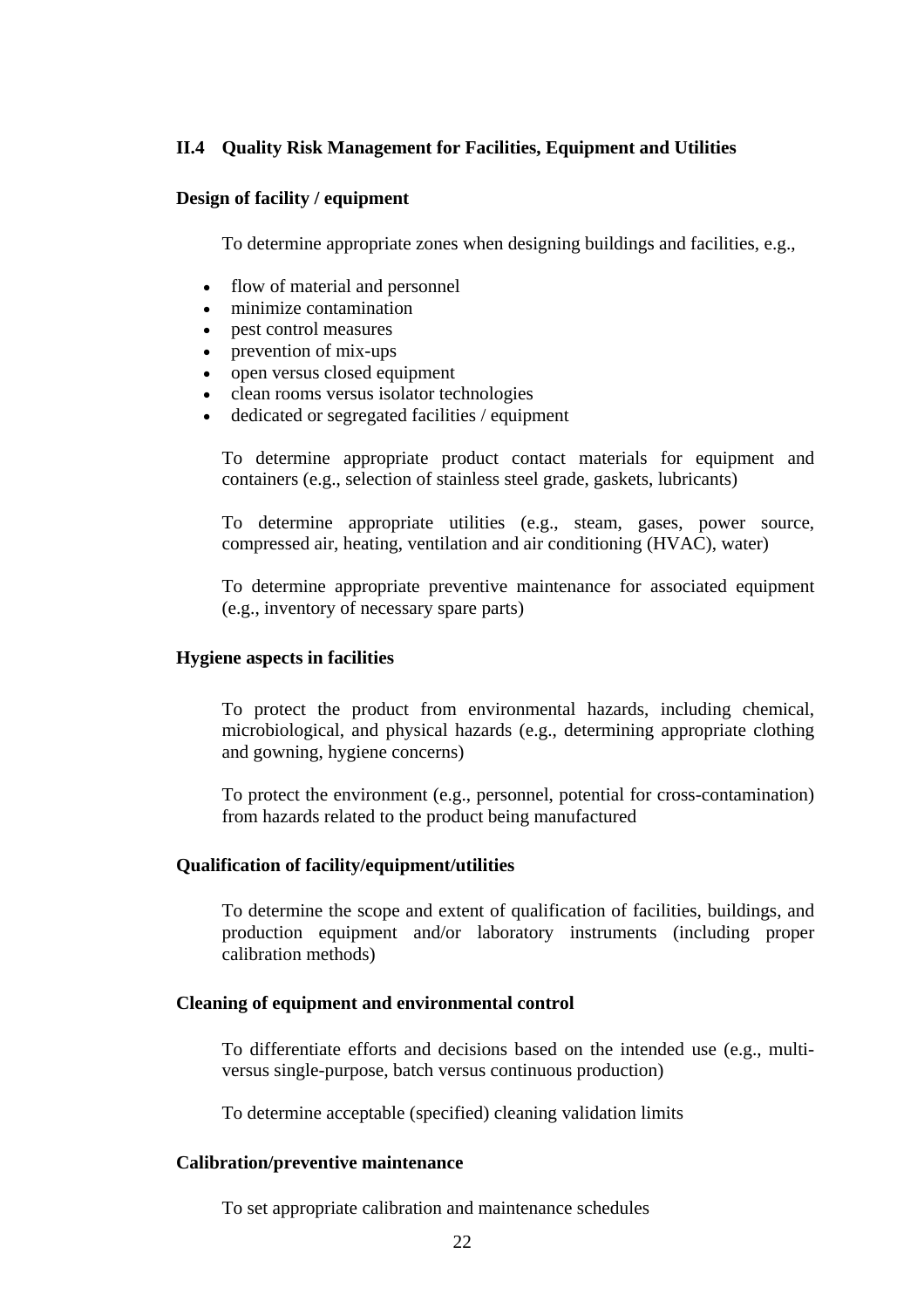#### **Computer systems and computer controlled equipment**

To select the design of computer hardware and software (e.g., modular, structured, fault tolerance)

To determine the extent of validation, e.g.,

- identification of critical performance parameters
- selection of the requirements and design
- code review
- the extent of testing and test methods
- reliability of electronic records and signatures

#### <span id="page-22-0"></span>**II.5 Quality Risk Management as Part of Materials Management**

#### **Assessment and evaluation of suppliers and contract manufacturers**

To provide a comprehensive evaluation of suppliers and contract manufacturers (e.g., auditing, supplier quality agreements)

## **Starting material**

To assess differences and possible quality risks associated with variability in starting materials (e.g., age, route of synthesis).

#### **Use of materials**

To determine whether it is appropriate to use material under quarantine (e.g., for further internal processing)

To determine appropriateness of reprocessing, reworking, use of returned goods

#### **Storage, logistics and distribution conditions**

To assess the adequacy of arrangements to ensure maintenance of appropriate storage and transport conditions (e.g., temperature, humidity, container design)

To determine the effect on product quality of discrepancies in storage or transport conditions (e.g. cold chain management) in conjunction with other ICH guidelines

To maintain infrastructure (e.g. capacity to ensure proper shipping conditions, interim storage, handling of hazardous materials and controlled substances, customs clearance)

To provide information for ensuring the availability of pharmaceuticals (e.g., ranking risks to the supply chain).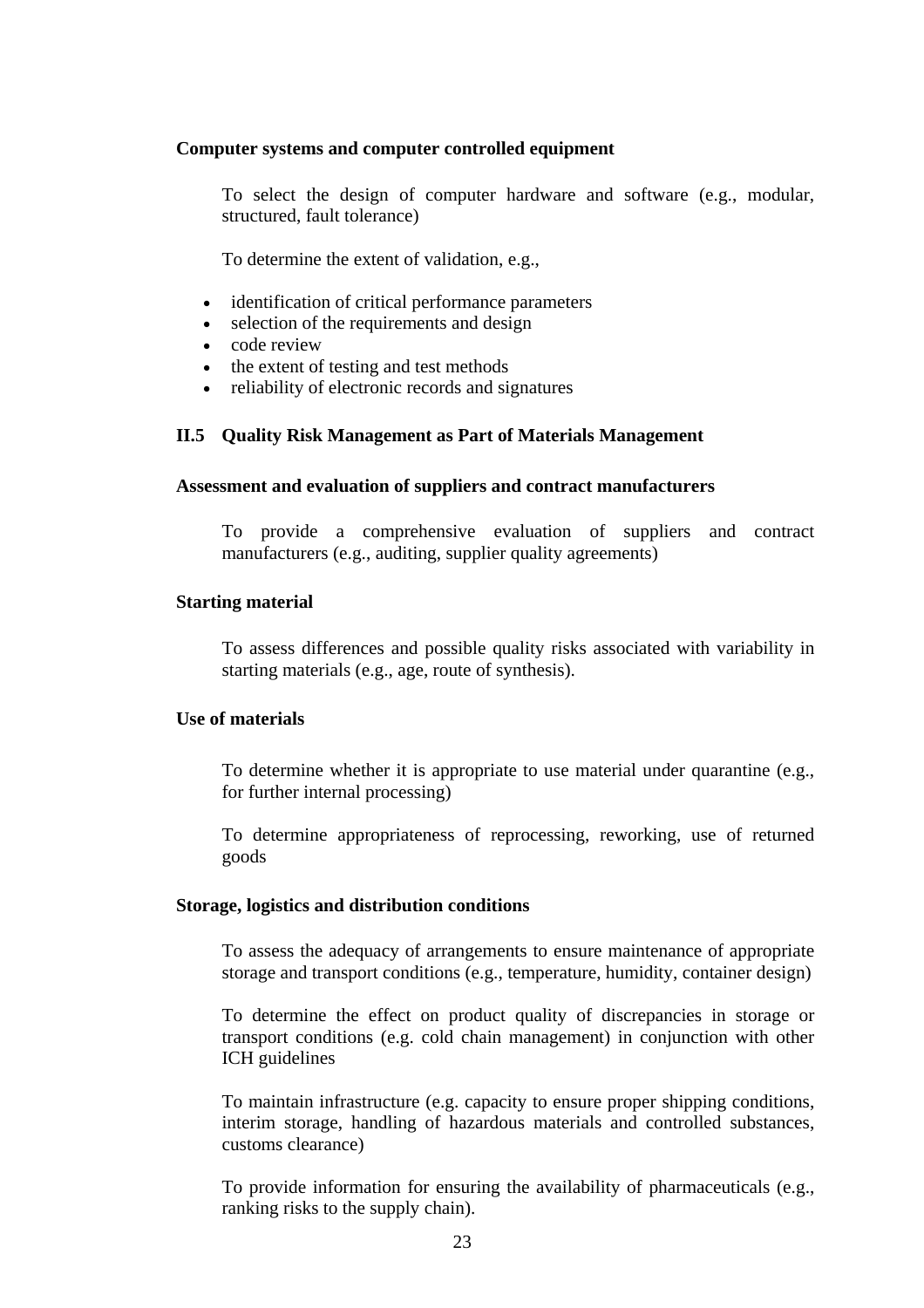## <span id="page-23-0"></span>**II.6 Quality Risk Management as Part of Production**

## **Validation**

To identify the scope and extent of verification, qualification and validation activities (e.g., analytical methods, processes, equipment and cleaning methods

To determine the extent for follow-up activities (e.g., sampling, monitoring and re-validation)

## To **distinguish between critical and non-critical process steps to facilitate design of a validation study**

#### **In-process sampling & testing**

To evaluate the frequency and extent of in-process control testing (e.g., to justify reduced testing under conditions of proven control)

To evaluate and justify the use of process analytical technologies (PAT) in conjunction with parametric and real time release

#### **Production planning**

To determine appropriate production planning (e.g., dedicated, campaign and concurrent production process sequences).

## <span id="page-23-1"></span>**II.7 Quality Risk Management as Part of Laboratory Control and Stability Studies**

#### **Out of specification results**

To identify potential root causes and corrective actions during the investigation of out of specification results

#### **Retest period / expiration date**

To evaluate adequacy of storage and testing of intermediates, excipients and starting materials

## <span id="page-23-2"></span>**II.8 Quality Risk Management as Part of Packaging and Labelling**

#### **Design of packages**

To design the secondary package for the protection of primary packaged product (e.g., to ensure product authenticity, label legibility)